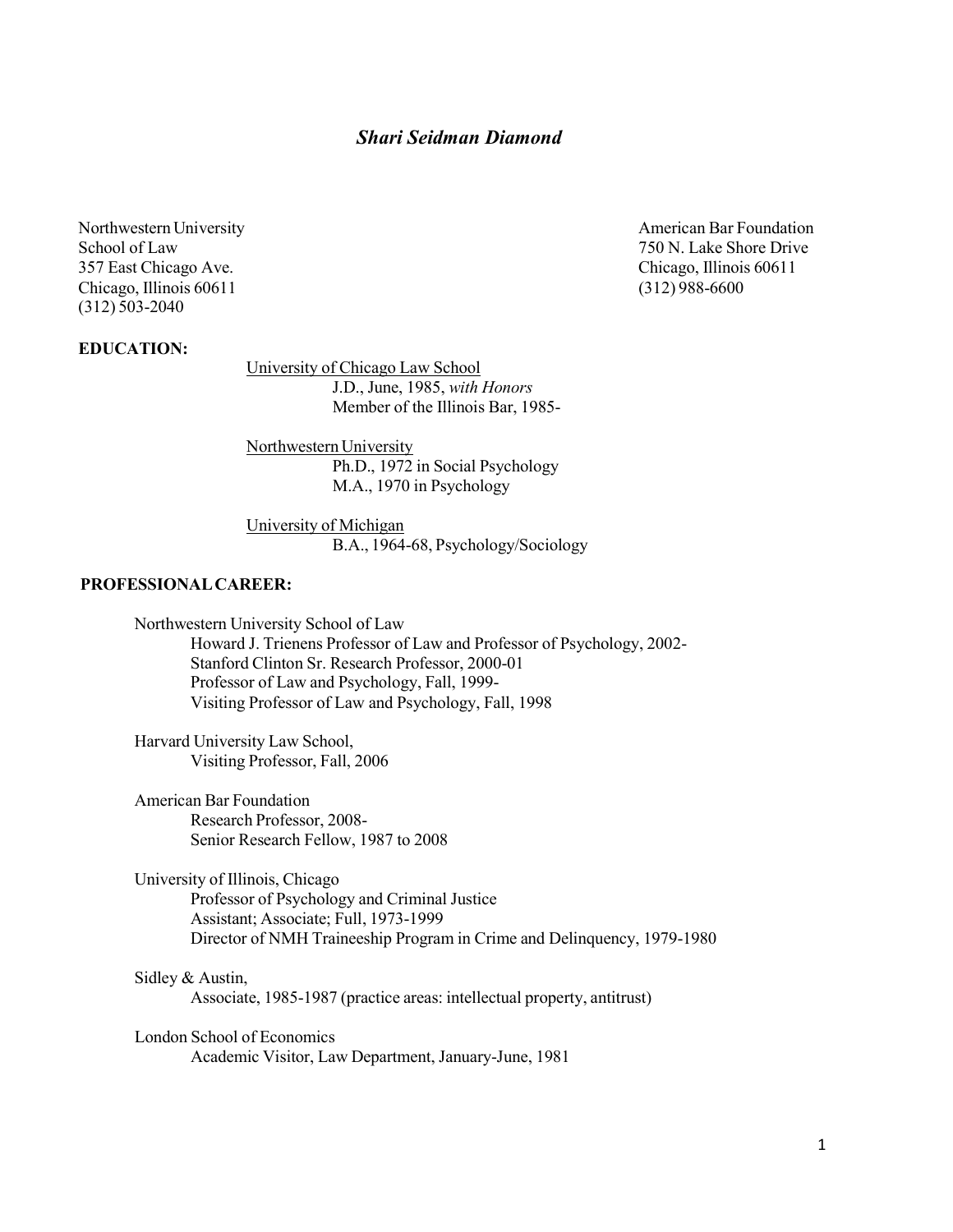University of Chicago Law School Lecturer, 1994, 1995 (Social Science and the Law) Research Associate, Center for Studies in Criminal Justice, summers, 1974-75 Post-doctoral Research, 1972-1973 (with Hans Zeisel)

Northwestern University

Honorary Fellow, Center for Urban Affairs, 1972-1973 Research Assistant to Thomas D. Cook and Donald T. Campbell, 1967-1972

University of London Research Associate, 1970 (in socio-linguistics)

#### FELLOWSHIPS:

Northwestern University Fellowship 1968-1969 NIMH Predoctoral Fellowship 1969-1972

### PROFESSIONAL SOCIETY MEMBERSHIP:

Society for Empirical Legal Studies: Board of Directors, 2008-2013; Co-President, 2010-2011

Law and Society Association: Board of Trustees, 1979-82; 2007-2010

American Psychology-Law Society: Co-Chair, Committee on Women, 1994-1996 President, 1987-1988 Board of Trustees, 1975-1979; 1983-1986

American Psychological Association: Fellow (Divisions 9 and 41) American Psychological Association: Chair, Committee on Legal Issues, 1991-1992

American Psychological Society: Fellow

American Bar Association, Section of Science and Technology, 1992-

#### EDITORIAL ACTIVITIES:

Associate Editor, Encyclopedia of Psychology (Sections on Psychology and Law), A. Kazdin, general editor, published by American Psychological Association and Oxford Press (2000).

Editor, Law & Society Review, 1988-1991.

Current Editorial Boards: J. of Empirical Legal Studies; Psychology, Law & Crime; Psychology, Public Policy, and Law

### PANEL ACTIVITIES:

National Academy of Sciences, Panel on the Evaluation of Forensic DNA Evidence, 1994-1996, Panel Report: The Evaluation of Forensic DNA Evidence, Washington, D.C.: National Academy Press.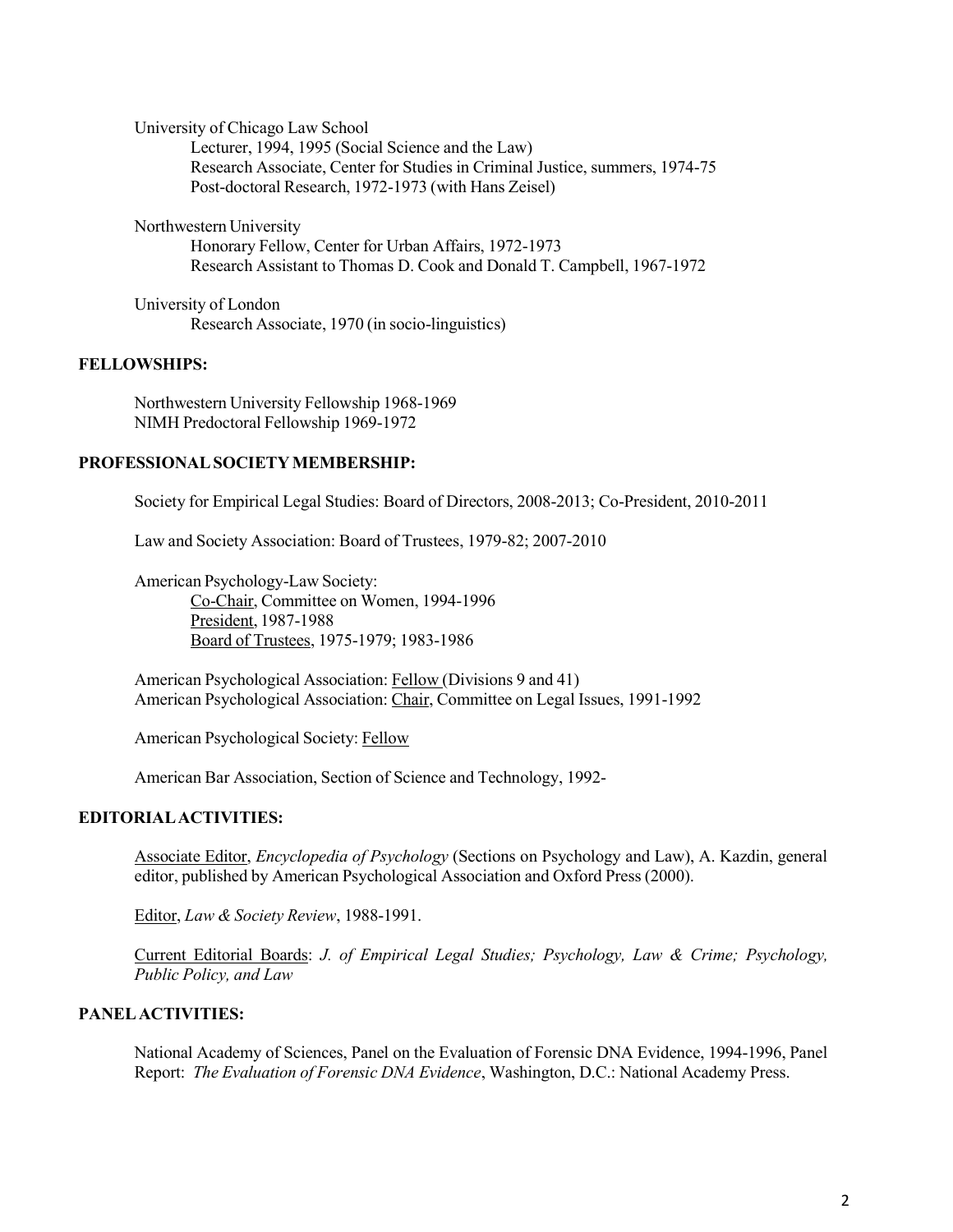National Academy of Sciences, Committee on Research on Law Enforcement and the Administration of Justice, 1984-1989.

National Academy of Sciences, Panel on Sentencing Research, 1981-1983, Panel Report: RESEARCH ON SENTENCING: THE SEARCH FOR REFORM (2 volumes, published by National Research Council, 1983).

National Science Foundation, Law and Social Sciences Program – review panel, 1976-1979.

### AWARDS:

|                | Law and Society Assoc. Ronald Pipkin Service Award                                                                                                                                  | 2016      |
|----------------|-------------------------------------------------------------------------------------------------------------------------------------------------------------------------------------|-----------|
|                | American Academy of Arts & Sciences (elected member)                                                                                                                                | 2012      |
|                | Law and Society Assoc. Harry Kalven, Jr. Award for empirical scholarship<br>that has contributed most effectively to the advancement of research<br>in law and society.             | 2010      |
|                | 10 of the Best Law Professors in Illinois - Chicago Lawyer                                                                                                                          | 2006      |
|                | B. Kenneth West University Scholar,<br>University of Illinois                                                                                                                       | 1995-1998 |
| <b>GRANTS:</b> | American Psychological Association Award<br>for Distinguished Contributions to Research in Public Policy<br>(Citation: American Psychologist, 1992,<br>Vol. 47, No. 4, pp. 504-506) | 1991      |
|                | ABF, Science and the Legal System, Phase II                                                                                                                                         | 2019-2022 |
|                | American Academy of Arts & Sciences & ABF, Science and the Legal System                                                                                                             | 2016-2019 |
|                | ABF, Condemn-Nation: The Social Psychological Foundations<br>of the Kelo Backlash                                                                                                   | 2006-2013 |
|                | ABF, Building on the Arizona Filming Project                                                                                                                                        | 2004-2016 |
|                | Litigation Fund, ABA Section on Litigation: Optimizing<br>the Jury Instruction Process                                                                                              | 2009-2011 |
|                | NSF, The Civil Jury at Work: A Study of Discussions<br>And Deliberations by Real Juries                                                                                             | 1999-2003 |
|                | Pima County Superior Court and State Justice Institute,<br>Juror Discussions During Trial--Aid to Comprehension<br>or Invitation to Premature Judgment?                             | 1998-2000 |
|                | ABF, Understanding and Controlling Damage Awards:<br>Bifurcation, Ad Damnums and Caps                                                                                               | 1996-1998 |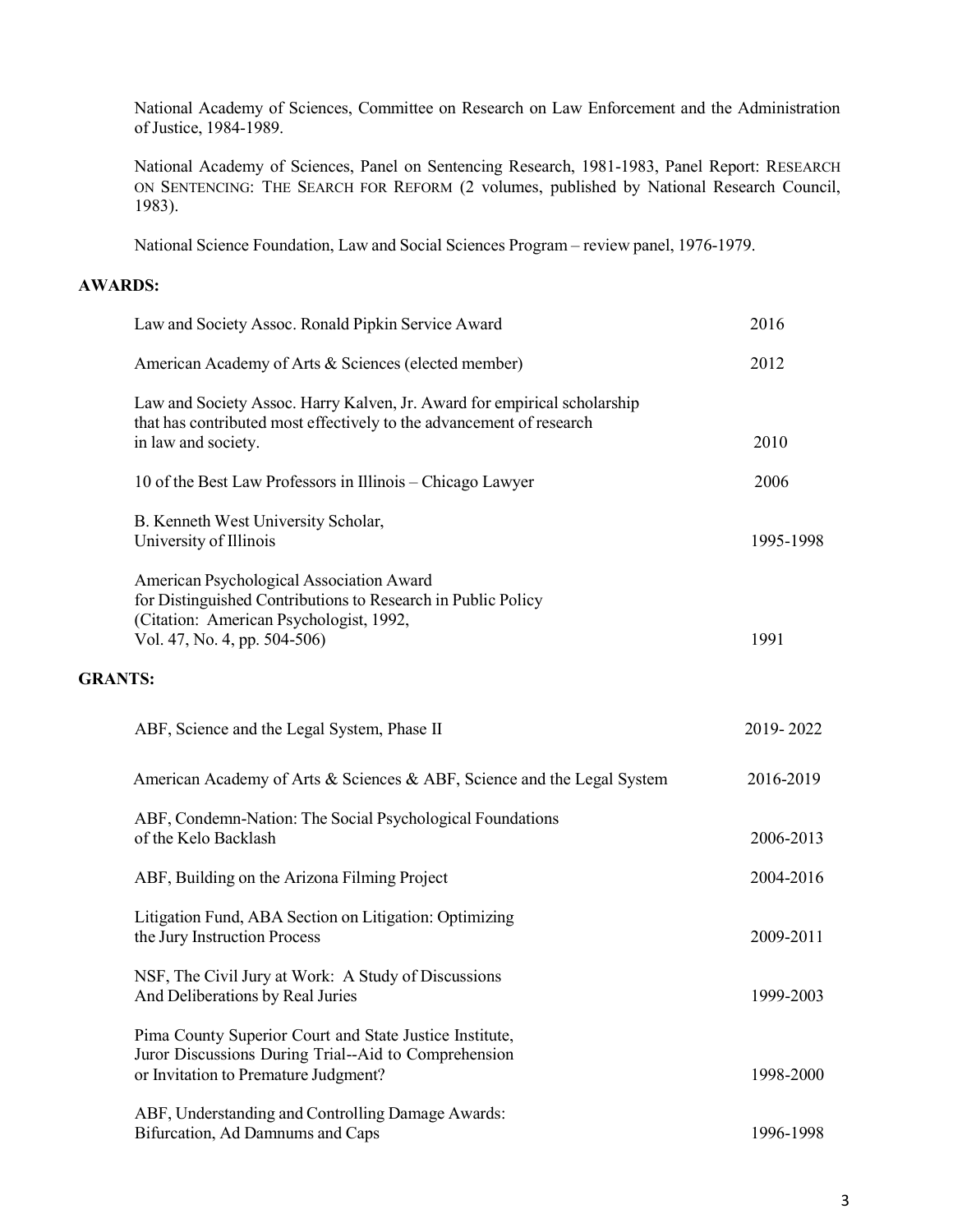| NSF and ABF Grant to Study Jury Reaction to<br>Verdict Consequences: Blindfolding and Channeling                                             | 1990-1995 |
|----------------------------------------------------------------------------------------------------------------------------------------------|-----------|
| ABF, Blindfolding the Jury in Antitrust Cases                                                                                                | 1988-1990 |
| NSF Grant to Study Models of Decision making<br>Among Lay and Lawyer Judges                                                                  | 1980-1983 |
| ILEC/CCCCIC Contract to design evaluations of<br>3 ex-offender employment and rehabilitation<br>programs, S. Diamond, Principal Investigator | 1977      |
| NIMH, Center for Crime and Delinquency,<br>Post-M.A Training Grant, John Johnstone,<br>Director, S. Diamond and C. Keys, Co-Directors        | 1976-1981 |
| LEAA Grant to Study Sentence Disparity and<br>its Reduction, S. Diamond & H. Zeisel,<br>Co-Principal Investigators                           | 1974-1976 |
| <b>Spencer Foundation Grant</b>                                                                                                              | 1972-1974 |

## RESEARCH INTERESTS:

- legal decision making (criminal and civil)
- science and the courts
- regulation of trademarks and advertising
- field research methodology

## CURRENT TEACHING:

- scientific evidence
- juries
- intellectual property
- trademark and unfair competition law
- law and psychology

### ARTICLES, BOOKS, AND PAPERS:

Diamond, S.S. & J. B. Swann (eds.) (in press) TRADEMARK AND DECEPTIVE ADVERTISING SURVEYS: LAW, SCIENCE, AND DESIGN, Second Edition, including:

Diamond, S.S. & J.B. Swann, Chapter 1, Editors' Introduction: Surveys in Modern Litigation Involving Trademarks and Deceptive Advertising Diamond, S.S., Chapter 7B, Surveys in Dilution Cases II Diamond, S.S., Chapter 9, Control Foundations: Rationales & Approaches

Kutnjak Ivkovich, S., S.S. Diamond, V.P. Hans, & N.S. Marder (eds.) (May, 2021). JURIES, LAY JUDGES, AND MIXED COURTS: A GLOBAL PERSPECTIVE, Cambridge University Press.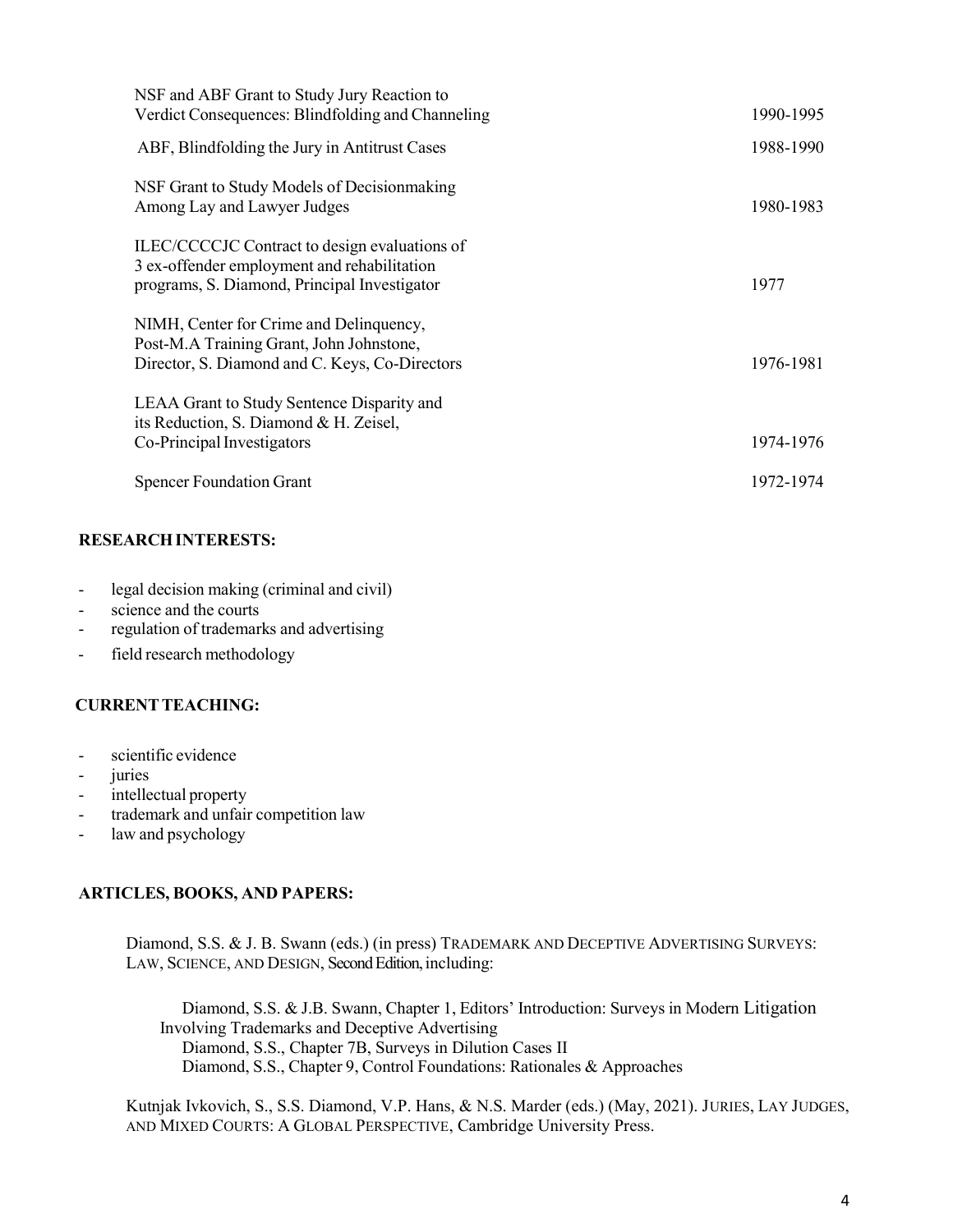Kutnjak Ivkovich, S., S.S. Diamond, V.P. Hans, & N.S. Marder (May, 2021). Introduction, JURIES, LAY JUDGES, AND MIXED COURTS: A GLOBAL PERSPECTIVE, Cambridge University Press.

Diamond, S.S. + 8 other authors (May, 2021), The Rise of the Jury in Argentina: Evolution in Real Time (ch 2) in Kutnjak Ivkovich, Diamond, Hans, & Marder (eds.) JURIES, LAY JUDGES, AND MIXED COURTS: A GLOBAL PERSPECTIVE, Cambridge University Press.

Diamond, S.S. The Hung Jury: A Valuable Pause Button (In press) (translated into Spanish for volume on Ramos v. Louisiana, Buenos Aires, Argentina Ad Hoc Publishers.

Diamond, S.S. & J. Salerno (2020), Reasons for the Disappearing Jury Trial: Perspectives from Attorneys and Judges, 81 Louisiana Law Review 120-163.

Diamond, S.S. (2020) La duda rasonable y el fallo "Cage vs, Louisiana" [Cage v. Louisiana and Reasonable Doubt], in Alberto M. Binder & Andres Harfuch (eds.) El juicio pro jurados en la jurisprudencia nacional e internacional: Sentencias comentadas y opinions academicas del common law, del civil law y del la Corte Europea de Derechos Humanos (pp. 217- 223). Buenos Aires, Argentina Ad Hoc Publishers.

Rose, M.R., S.S. Diamond, & D. Powers (2020) Inequality in Talk and Group Size Effects: An analysis of measures, 23 Group Processes & Intergroup Relations 778-798.

Diamond, S.S. (2019) El Verdicto Unánime y el Nuevo Juicio [The Unanimous Verdict and the New Trial] In Alberto M. Binder & Andres Harfuch (Eds.), Teoríia v práctica del juicio por jurados (pp. 71- 88). Buenos Aires, Argentina: Ad Hoc Publishers [Spanish translation of presentation and dialogue with session chair].

Diamond, S.S. (2019) Empirical Legal Scholarship: Observations on Moving Forward, 113 Northwestern University Law Review 1229-1241.

Diamond, S.S. & M.R. Rose (2018) The Contemporary American Jury, 14 Annual Review of Law and Social Science 239-258.

Diamond, S.S. (2018) Coping with Modern Challenges and Anticipating the Future of Criminal Jury Trials, in Cynthia Najdowski & Margaret Stevenson (eds.) CRIMINAL JURIES IN THE 21<sup>ST</sup> CENTURY: PSYCHOLOGICAL SCIENCE AND THE LAW, Oxford Press, 297-315.

Diamond, S.S. & R.O. Lempert (2018) When Law Calls, Does Science Answer? A Survey of Distinguished Scientists and Engineers, 147(4) Daedalus 41-60.

Diamond, S.S. & R.O. Lempert (2018) Science and the Legal System: Introduction, 147(4) Daedalus 5-14.

Diamond, S. S. (2018) Jury Research, in Thomas Grisso & Stanley Brodsky (eds.) THE ROOTS OF MODERN PSYCHOLOGY & LAW: A NARRATIVE HISTORY. Oxford U. Press (pp. 61-77).

(the book received the 2019 edited book award from the American Psychology Law Society)

Rose, M.R., S.S. Diamond, C.G. Ellison, & A.V. Krebs (2017) Juries and Viewpoint Representation, 35 Justice Quarterly 114-138.

Diamond, S.S. & J. Kaiser (2016) Race and Jury Selection: The Pernicious Effects of Backstrikes, 59 Howard University Law Rev. 705-738.

 Saks, Michael J. et al. (Diamond, SS + 36 others) (2016) Forensic Bitemark Identification: Weak Foundations, Exaggerated Claims, 3 J. Law & the Biosciences 538-575.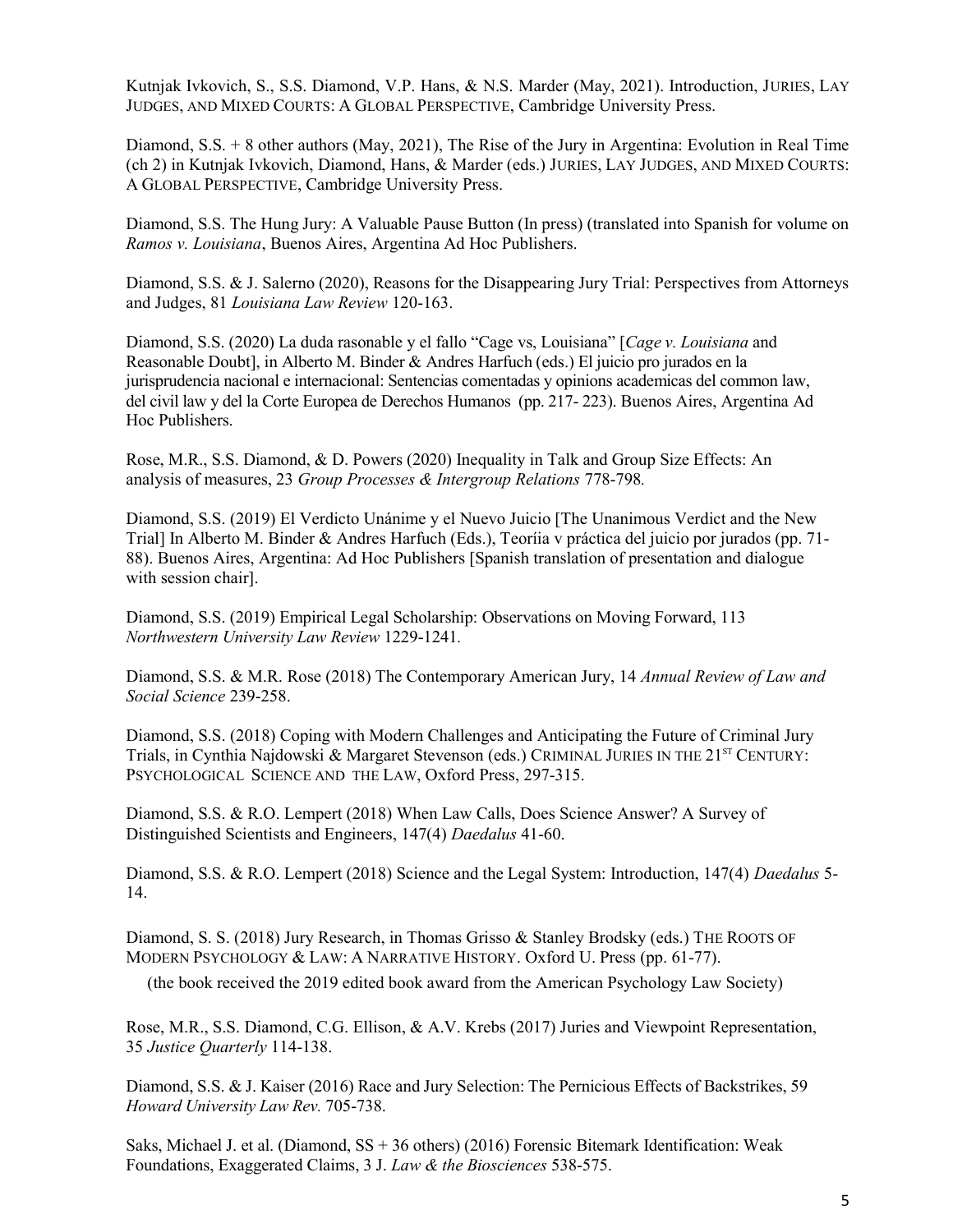DIAMOND, S.S. (ED.) (2016) LAS MÚLTIPLES DIMENSIONES DEL JUICIO POR JURADO: ESTUDIOS SOBRE EL COMPORTAMIENTO DEL JURADO (ENGLISH TRANSLATION: THE MANY DIMENSIONS OF TRIAL BY JURY: STUDIES OF JURY BEHAVIOR) Buenos Aires, AR: Ad Hoc Publishers (Shari Seidman Diamond is author or co-author of all articles in the collection).

Caprathe, Hon. William (Ret.), Paula Hannaford-Agor, Stephanie M. Loquvam, & Shari S. Diamond (2016) Increasing Jury Representativeness, 55 Judges' Journal 16-20.

Diamond, S.S. (2016) The Cases for and against Blindfolding the Jury. In: Robertson, C.T., Kesselheim, A.S. (Eds.), BLINDING AS A SOLUTION TO BIAS: STRENGTHENING BIOMEDICAL SCIENCE, FORENSIC SCIENCE, AND LAW. Academic Press, 265-276.

Diamond, S.S., M. Rose, & B. Murphy (2015) The Decisionmaking Process of the Jury [El Proceso de Toma del Decisión del Jurado], in G. Letner & L. Pineyro (eds.) II CONGRESO INTERNACIONAL DE JURICIO POR JURADOS, pp. 11-51.

Diamond, S.S. (2015) The Psychology of the Decision-Making Process: Implications for International Arbitration, Asian Dispute Review 197-204 (October, 2015). (with responses from Lucy Reed 205-207 and Toby Landau 208-213)

Diamond, S.S. & F. Doorley (2015) What a (Very) Smart Judge Knows about Juries, 64 DePaul Law Rev. 373-392 (Clifford Symposium on Judge Jack B. Weinstein's Impact on Civil Justice in America).

Diamond, S.S., (2015) Juries, INTERNATIONAL ENCYCLOPEDIA OF THE SOCIAL AND BEHAVIORAL SCIENCES, 2<sup>nd</sup> Edition, (Oxford: Elsevier) 907-912.

Meixner, J. & S.S. Diamond (2014) The Hidden Daubert Factor: How Judges Use Error Rates in Assessing Scientific Evidence, 2014 Wisconsin Law Rev.1063-1133.

Cook, T.C., T.Y. Tang, & S.S. Diamond (2014) Causally Valid Relationships That Invoke the Wrong Causal Agent: Construct Validity of the Cause in Policy Research, 5 Journal of the Society for Social Work and Research 379-414.

Diamond, S.S. & D. Franklyn (2014) Trademark Surveys: An Undulating Path, 92 Texas Law Rev. 2029-2073.

Diamond, S.S., M.R. Rose, & B. Murphy (2014) Embedded Experts on Real Juries: A Delicate Balance, 55 William & Mary Law Rev. 885-933 (Symposium on the Civil Jury as a Political Institution).

Reprinted in *Voir Dire* – part I vol. 22, issue 1 (2015); part II vol. 22, issue 2 (2015) Reprinted in 63 Defense L.J. 1 (2014)

Diamond, S.S. & J. Salerno (2013) Empirical Analysis of Juries in Tort Cases, in J. Arlen (ed.) RESEARCH HANDBOOK ON THE ECONOMICS OF TORTS (pp. 414-435).

Diamond, S.S. & A. Ryken (2013) The Modern American Jury: A Hundred Year Journey, 96 Judicature 315-322.

Diamond, S.S. (2013) Zimmerman Trial: Time to Reconsider Six-Member Jury, MIAMI HERALD (July 15, 2013) (Note: This op-ed was written before the verdict was reached).

Meixner, J. & S.S. Diamond (2013) Does Criminal Diversion Contribute to the Vanishing Civil Trial? 62 DePaul Law Rev. 201-235 (Clifford Symposium in Celebration of the Thought of Marc Galanter).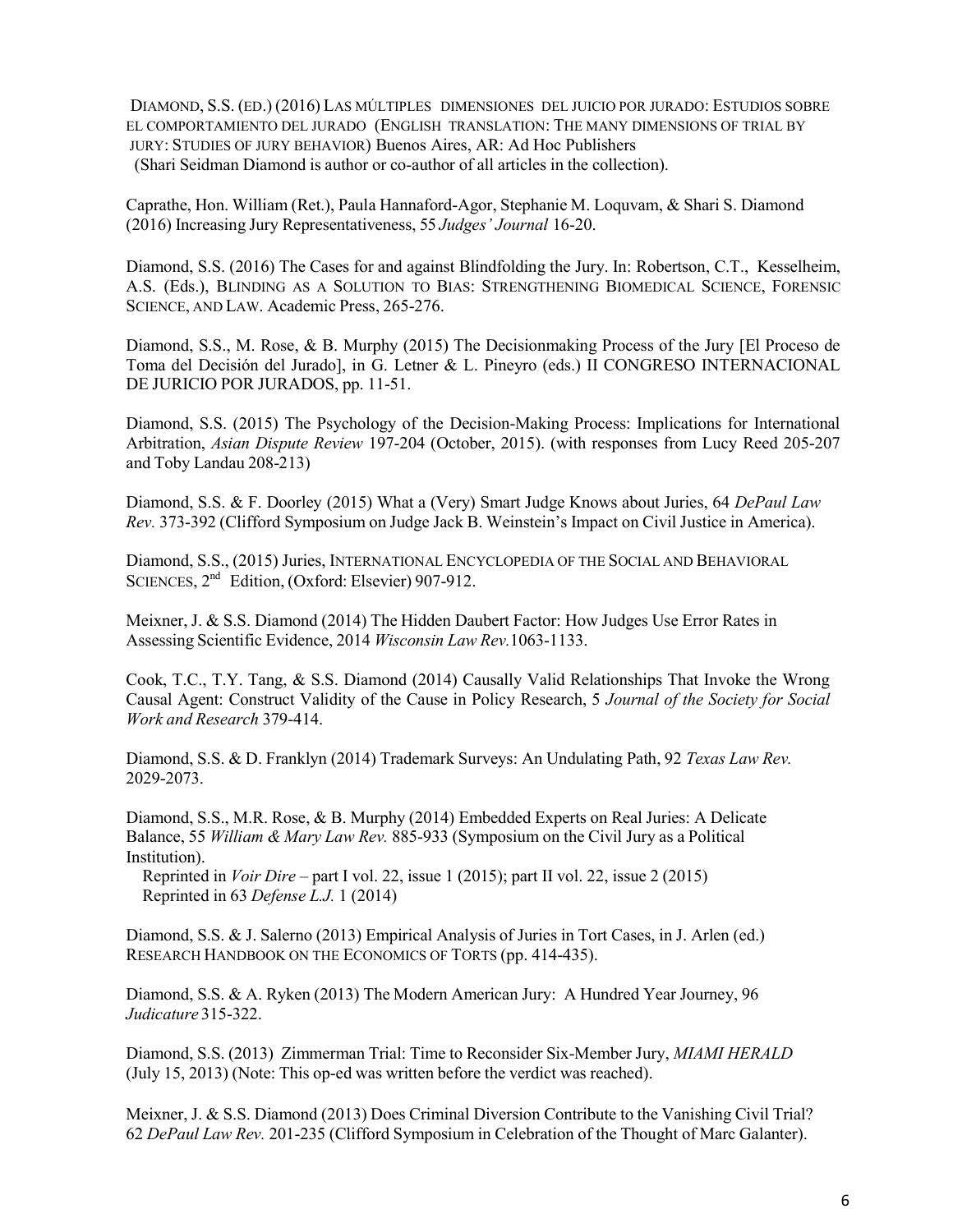Diamond, S.S., B. Murphy, & M.R. Rose (2012) The "Kettleful of Law" in Real Jury Deliberations: Successes, Failures and Next Steps, 106 Northwestern U. Law Rev. 1537-1608.

Diamond, S.S. & J. B. Swann (eds.) (2012) TRADEMARK AND DECEPTIVE ADVERTISING SURVEYS: LAW, SCIENCE, AND DESIGN, including:

Diamond, S.S. & J.B. Swann, Chapter 1, Editors' Introduction: Surveys in Modern Litigation Involving Trademarks and Deceptive Advertising

 Diamond, S.S., Chapter 7B, Surveys in Dilution Cases II Diamond, S.S., Chapter 9, Control Foundations: Rationales & Approaches Tourangeau, R. & S.S. Diamond, Chapter 13, Internet Surveys for Evaluating Trademark Infringement and Deceptive Advertising.

Diamond, S.S. (2012) Thoughts on Total Justice, 30 Quinnipiac Law Rev. 467-79.

Rose, M.R., S.S. Diamond, & M. Musick (2012) Selected to Serve: An Analysis of Lifetime Jury Participation, 9 J. Empirical Legal Studies 33-55.

Diamond, S.S., M.R. Rose, B. Murphy, & J. Meixner (2011) Damage Anchors on Real Juries, 8 J. Empirical Legal Studies 148-78.

Diamond, S.S. (2011) Reference Guide on Survey Research. (3<sup>nd</sup> edition) In REFERENCE MANUAL ON SCIENTIFIC EVIDENCE (pp. 359-423) (Washington, D.C.: Federal Judicial Center/National Academy of Sciences).

(version of chapter also appears in D. Faigman, et al. (2011) (eds.) MODERN SCIENTIFIC EVIDENCE St. Paul, MI: West (pp. 481-548)).

Diamond, S.S. (2011) Law on Display: The Digital Transformation of Legal Persuasion and Judgment, 45 Law & Society Review 516-17. (book review).

Diamond, S.S., L. Bowman, L., M. Wong, & M.M. Patton (2010) Efficiency and Cost: The Impact of Videoconferenced Hearings on Bail Decisions, 100 J. Crim. L. & Criminol. 869-902.

Diamond, S.S. & P. Mueller (2010) Empirical Scholarship in Law Reviews, in J. Hagan (ed.) 6 Annual Review of Law & Social Science 581-99 (Palo Alto, CA: Annual Reviews).

Rose, M.R., C. Ellison, & S.S. Diamond (2010) Juries and Judges in the Public's Mind: Race, Ethnicity, and Jury Experience, 93 Judicature 194-200.

Salerno, J. & S.S. Diamond (2010) The Promise of a Cognitive Perspective on Jury Deliberation, 17 Psychonomic Bulltn. & Rev. 174-179.

Stevenson, M.C., B.L. Bottoms, & S.S. Diamond (2010) Jurors' Discussions of a Defendant's History of Child Abuse and Alcohol Abuse in Capital Sentencing Deliberations, 16 Psych, Pub. Pol'y, & Law 1-38.

Rose, M.R., S.S. Diamond, & K.M. Butler (2010) Goffman on the Jury: Real Jurors' Attention to the "Offstage" of Trials, 34 Law and Human Behavior 310-323.

Diamond, S.S., D. Peery, F.J. Dolan, & E. Dolan (2009) Achieving Diversity on the Jury: Jury Size and the Peremptory Challenge, 6 J. Empirical Legal Studies 425-449.

Rose, M.R. & S.S. Diamond (2009) Offstage Behavior: Real Jurors' Scrutiny of Non-testimonial Conduct, 58 DePaul L. Rev. 311-342.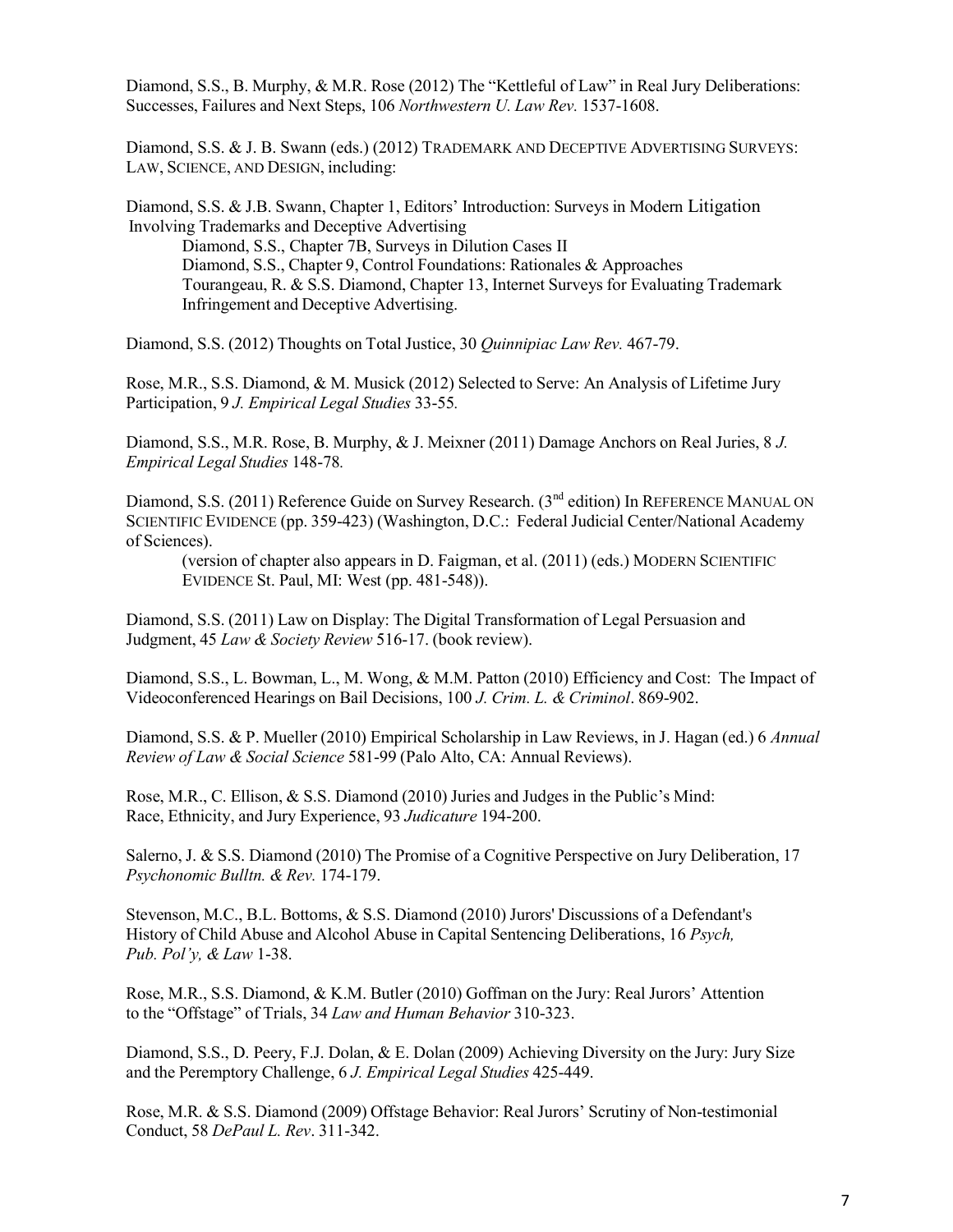Nadler, J. & S.S. Diamond (2008) Eminent Domain and the Psychology of Property Rights: Proposed Use, Subjective Attachment, and Taker Identity, 5 J. Empirical Legal Studies 713-749.

Diamond, S.S. & P. Mueller (2008) Jury Decisions Versus Judges' Decisions, in B. Cutler (ed.) ENCYCLOPEDIA OF PSYCHOLOGY AND LAW, Vol. I (Sage) 405-408.

Rose, M.R. & S.S. Diamond (2008) Judging Bias: Juror Confidence and Judicial Rulings on Challenges for Cause, 42 Law & Society Review 513-546.

Rose, M.R., C. Ellison, & S.S. Diamond (2008) Preferences for Juries over Judges across Racial and Ethnic Groups, 89 Social Science Quarterly 372-391.

Diamond, S.S (2007-2008) Trademark Dilution: Of Fame, Blurring, and Sealing Wax, with a Touch of Judicial Wisdom, 24 Santa Clara Computer & High Technology Journal 521-540.

(included in the 2009 edition of the Intellectual Property Law Review, an anthology of "the best law review articles related to intellectual property law published within the last year")

Nadler, J., S.S. Diamond, & M.M. Patton (2008) Governmental Takings of Private Property: Kelo and the Perfect Storm, in N. Persily, J. Citrin, & P. Egan (eds.) PUBLIC OPINION AND CONSTITUTIONAL CONTROVERSY (Oxford U. Press) 287-310.

Diamond, S.S. (2008) Verdict in on Jury Deliberations, 12 The Young Lawyer 2.

Diamond, S.S. (2007) Juror Response to Scientific and Other Expert Testimony and How Judges can Help, 16 Journal of Law and Policy 47-67.

Diamond, S.S. (2007) Psychological Contributions to Evaluating Witness Testimony, in E. Borgida & S. Fiske (eds.) BEYOND COMMON SENSE: PSYCHOLOGICAL SCIENCE IN THE COURTROOM (Blackwell) 353-365.

Diamond, S.S. (2007) Dispensing with Deception, Curing with Care: A Response to Judge Dann on Nullification, 91 Judicature 20-25.

G. Daniel Lassiter, S.S. Diamond, H.C. Schmidt, & J.K. Elek (2007) Evaluating Videotaped Confessions: Expertise Provides No Defense Against the Camera Perspective Effect, 18 Psych. Science 224-226.

Diamond, S.S., M.R. Rose, B. Murphy, & S. Smith (2006) Juror Questions During Trial: A Window into Juror Thinking, 59 Vanderbilt L. Rev. 1927-1972.

Diamond, S.S. (2006) Beyond Fantasy and Nightmare: A Portrait of the Jury, 54 Buffalo L. Rev. 717- 763 (recommended reading for 2007 by The Green Bag).

Diamond, S.S. (2006) Juror Questions at Trial: In Principle and In Fact, 78 New York State Bar Assoc. J. 23.

Diamond, S.S., M.R. Rose, & B. Murphy (2006) The Costs and Benefits – But Mostly Benefits – of Unanimity, 2006 (fall) California Courts Rev. 10.

Diamond, S.S., M.R. Rose, & B Murphy (2006) Revisiting the Unanimity Requirement: The Behavior of the Non-Unanimous Civil Jury, 100 Northwestern U. Law Rev. 201-230.

Diamond, S.S. (2006) When Ethics and Empirics are Entwined, in J. Kleinig & J. Levine (eds.) JURY ETHICS (pp. 119-130) (Herndon, VA: Paradigm).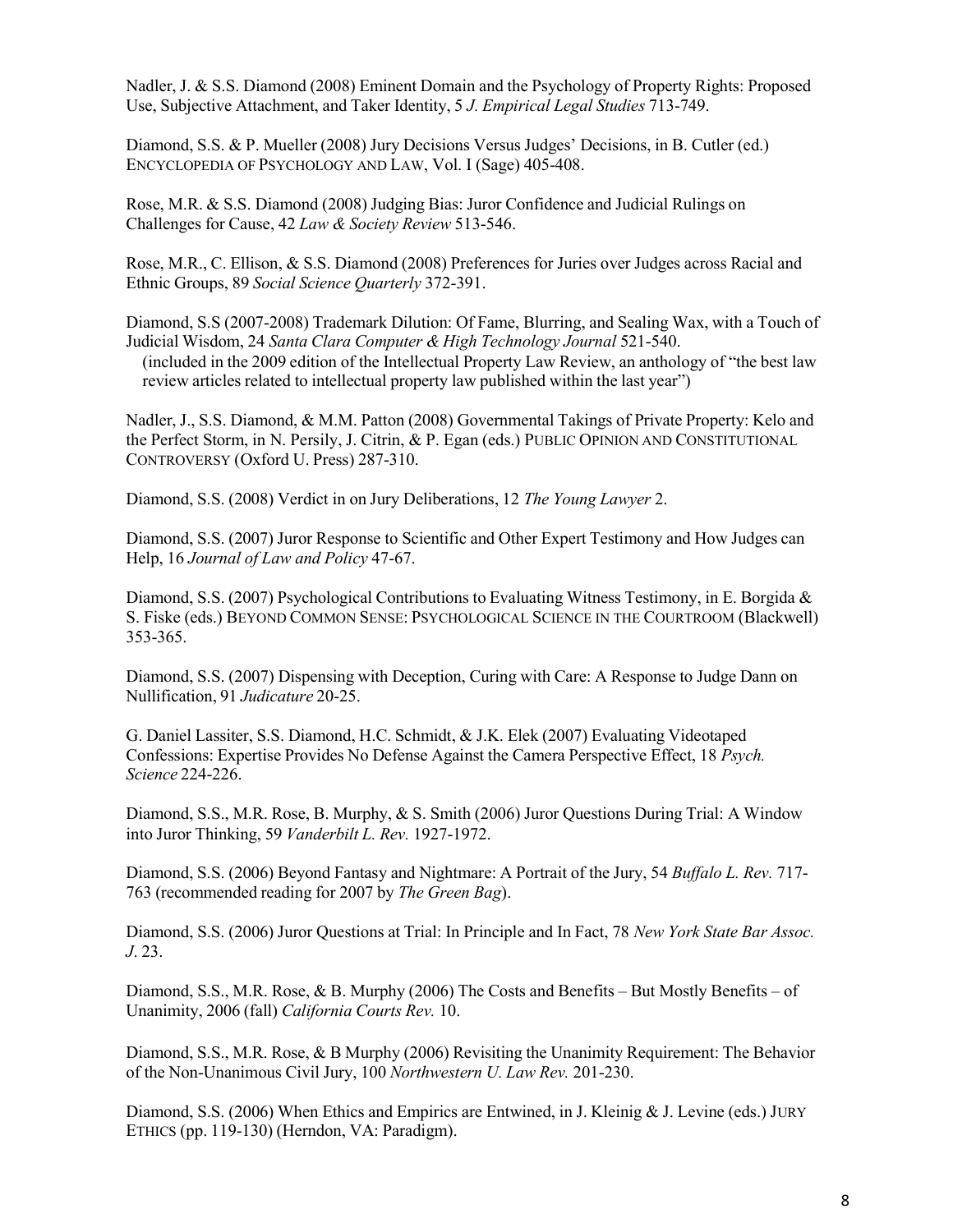Diamond, S.S. & M.R. Rose (2005) Real Juries, in J. Hagan (ed.) 1 Annual Review of Law & Social Science 255-284 (Palo Alto, CA: Annual Reviews).

Diamond, S.S. & J. Bina (2004) Puzzles about Supply Side Explanations for Vanishing Trials: A New Look at Fundamentals 1 J. Empirical Legal Studies 637-658.

Diamond, S.S., M.R. Rose, & B. Murphy (2004) Jurors' Unanswered Questions 41 Court Rev. 20-29.

 Diamond, S.S. (2004) Competence of Jurors and Jury Reform, Symposium on the Role of Non-Legal Professionals and Citizens in the Modern Judiciary, Kyoto University, 109-126.

Diamond, S.S., N. Vidmar, M. Rose, L. Ellis & B. Murphy (2003) Inside the Jury Room: Evaluating Juror Discussions During Trial, 87 Judicature 54-58.

Diamond, S.S. (2003) Psychological Aspects of Dispute Resolution: Issues for International Arbitration, in A. J. van den Berg (ed.) in INTERNATIONAL COMMERCIAL ARBITRATION: IMPORTANT CONTEMPORARY QUESTIONS (The Hague: Kuwer) 327-342. (edited version published with permission in Legal Week, 6/2/2002 (London, England)).

Diamond, S.S. (2003) Truth, Justice, and the Jury, 26 Harv. J. of Law & Public Policy 143-155.

 Ellis, L. & S.S. Diamond (2003) Race, Diversity and Jury Composition: Battering and Bolstering Legitimacy, 78 Chicago-Kent L. Rev. 1033-1058.

 Diamond, S.S., N. Vidmar, M. Rose, L. Ellis & B. Murphy (2003) Juror Discussions During Civil Trials: Studying an Arizona Innovation, 45 U. of Arizona Law Rev. 1-81.

 Diamond, S.S. (2002) Empirical Marine Life in Legal Waters: Clams, Dolphins, and Plankton, 2002 U. of Illinois Law Review 803-818.

Sanders, J., S.S. Diamond, & N. Vidmar (2002) Legal Perceptions of Science and Expert Knowledge, 8 Psychology, Public Policy, & Law 139-153.

Diamond, S.S. (2002) In Memoriam: Howard B. Eisenberg, 86 Marquette Law Rev. 228-229.

 Diamond, S.S. (2002) Convergence and Complementarity Between Professional Judges and Lay Adjudicators, in P. Van Koppen & S. Penrod (eds.) ADVERSARIAL VERSUS INQUISITORIAL JUSTICE: PSYCHOLOGICAL PERSPECTIVES ON CRIMINAL JUSTICE SYSTEMS. (New York, NY: Plenum) 321-332.

Diamond, S.S. (2002) Comment on the Age Discrimination Example (Examining Alternatives as a Way to Facilitate Understanding), 42 Jurimetrics J. 315-320.

Diamond, S.S. & N. Vidmar (2001) Jury Room Ruminations on Forbidden Topics, 87 Virginia Law Rev. 1857-1915.

Diamond, S.S. Legal Applications of Survey Research (2002, 2<sup>nd</sup> edition) In D. Faigman, et al. (eds.) MODERN SCIENTIFIC EVIDENCE St. Paul, MI: West) 286-330.

Vidmar, N. S.S. Diamond (2001) Juries and Expert Evidence, 66 Brooklyn Law Rev. 1121-1180.

Diamond, S.S. (2001) Juries, in N.J. Smelser & P.B. Baltes (eds.), INTERNATIONAL ENCYCLOPEDIA OF THE SOCIAL & BEHAVIORAL SCIENCES (New York, NY Elsevier), 8031-8037.

Diamond, S.S. & A. Koppelman (2001) Measured Endorsement, 60 U. of Maryland Law Rev. 713- 760.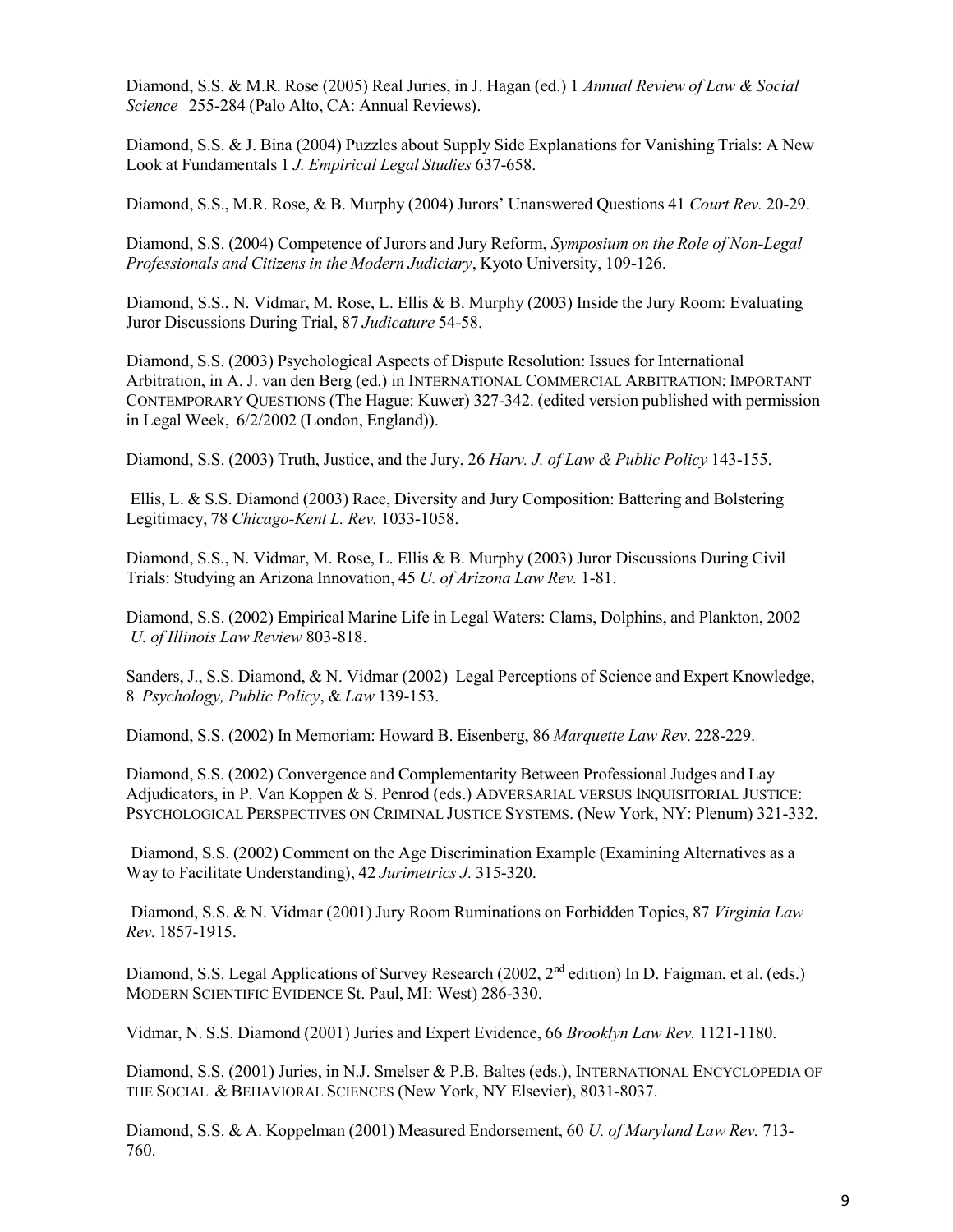Diamond, S.S. (2001) Jury: Behavioral Aspects, in J. Dressler (ed.) ENCYCLOPEDIA OF CRIME AND JUSTICE (Second Ed.) Vol. 2. (New York, NY: Macmillan), 865-870.

Diamond, S.S. Legal Applications of Survey Research. (2000 Supplement) In D. Faigman et al. (eds.) MODERN SCIENTIFIC EVIDENCE (St. Paul, MI.: West), 37-48.

Stoffelmayr, E. & S.S. Diamond (2000) The Conflict Between Precision and Flexibility in Explaining ' Beyond a Reasonable Doubt.' 6 Psychology, Public Policy and Law 769-787.

Diamond, S.S. & L. Ellis (2000) Jury Selection, In N. Rafter (ed.) ENCYCLOPEDIA OF WOMEN AND CRIM., Phoenix, AZ.: Oryx, 120-121.

Diamond, S.S. & J. Schklar (2000) Expert Testimony. In Kazdin, A. (ed.) ENCYCLOPEDIA OF PSYCHOLOGY, Vol. 3 (American Psychological Assoc./Oxford University Press), 301-303.

Diamond, S.S. (2000) Reference Guide on Survey Research. (2<sup>nd</sup> edition) in REFERENCE MANUAL ON SCIENTIFIC EVIDENCE. (Washington, D.C.: Federal Judicial Center), 229-276.

Schklar, J. & S.S. Diamond (1999) Juror Reactions to DNA Evidence: Errors and Expectancies. 23 Law and Human Behavior 159-184.

Diamond, S.S., M.J. Saks, & S. Landsman (1998) Juror Judgments About Liability and Damages: Sources of Variability and Ways to Increase Consistency. 48 DePaul Law Review 301-325 (Clifford Symposium issue on the Civil Jury).

Diamond, S.S. & J. Schklar (1998) The Jury: How Does Law Matter? In Garth, B. & Sarat, A. (eds.) HOW DOES LAW MATTER? (Evanston: Northwestern U. Press), 191-226.

Landsman, S., S.S. Diamond, L. Dimitropoulos, & M.J. Saks. (1998) Be Careful What You Wish For: The Paradoxical Effects of Bifurcating Claims for Punitive Damages. 1998 U. of Wisconsin Law Review 297-342.

Diamond, S.S., L. Ellis, & E. Schmidt (1997) Realistic Responses to the Limitations of Batson. 7 Cornell Journal of Law and Public Policy 77-95.

Diamond, S.S. (1997) Illuminations and Shadows From Jury Simulations. 27 Law and Human Behavior 561-571.

Diamond, S.S. (1997) Legal Applications of Survey Research. In Faigman, Kaye, Saks, & Sanders (eds.) MODERN SCIENTIFIC EVIDENCE: THE LAW AND SCIENCE OF EXPERT TESTIMONY (St. Paul, MI: West).

Diamond, S.S., J.D. Casper, C.L. Heiert, & A. Marshall (1996) Juror Reactions to Attorneys at Trial. 87 J. of Criminal Law and Criminology 17-47.

Diamond, S.S. (1996) Comments on Random Sampling for the Forensic Study of Controlled Substances (Hedayat, Izenman, & Zhang), *Proceedings of the American Statistical Association 22-23*.

Diamond, S.S. & J.N. Levi (1996) Improving Decisions on Death by Revising and Testing Jury Instructions. 79 Judicature 224-232.

Diamond, S.S. (1995) The Challenges of Socio-Legal Research on Decision Making: Psychological Successes and Failures. 22 J. of Law and Society 78-84.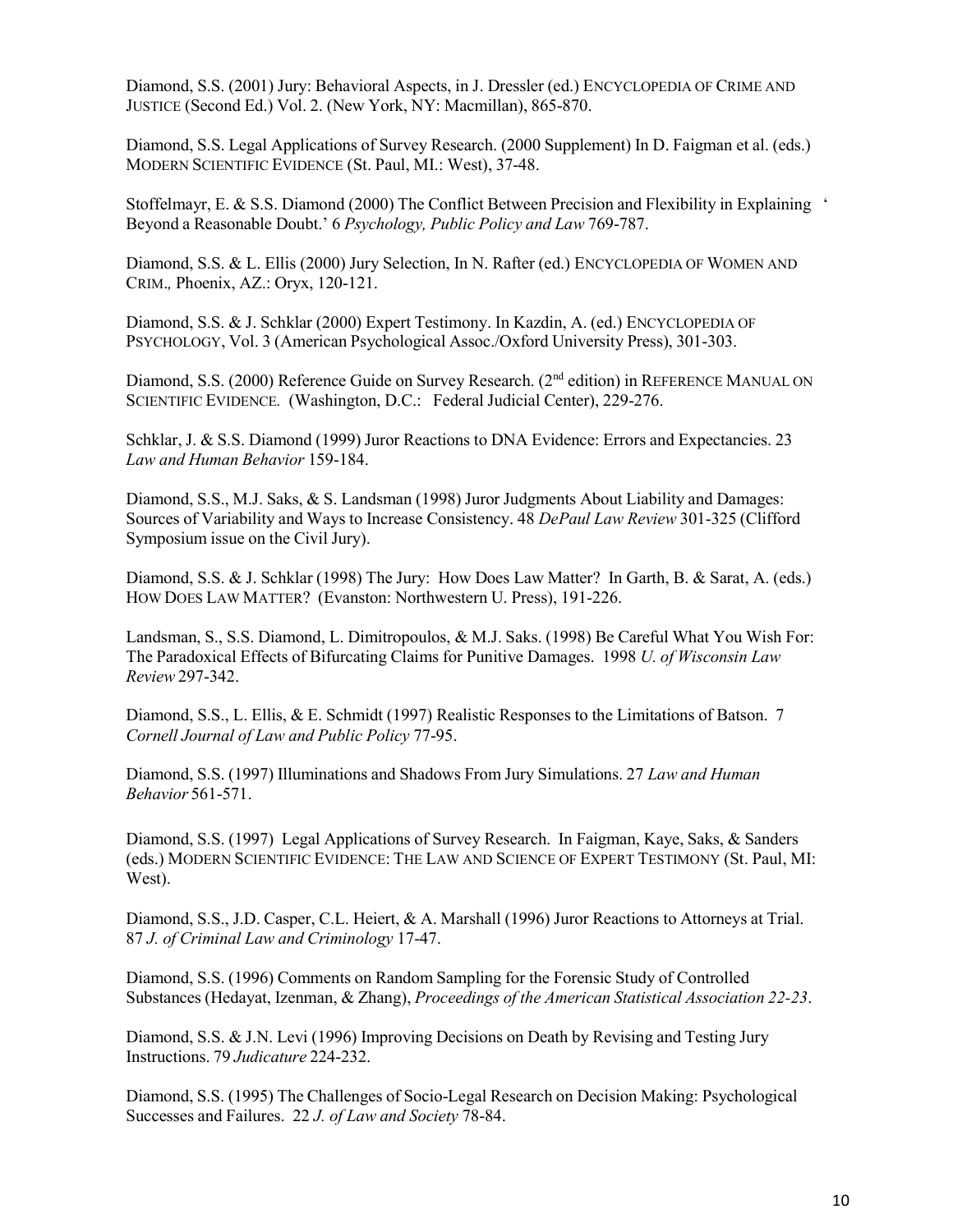Diamond, S.S. (1994) Reference Guide on Survey Research, In REFERENCE MANUAL ON SCIENTIFIC EVIDENCE. (Washington, D.C.: Federal Judicial Center), pp. 221-271.

Diamond, S.S. & J.D. Casper. (1994) Empirical Evidence on the Death Penalty: Past and Future. 50 Journal of Social Issues 177-197.

Diamond, S.S. & L. Dimitropoulos (1994) Deception and Puffery in Advertising. American Bar Foundation Working Paper #9105.

Diamond, S.S. (1993) What Jurors Think: Expectations and Reactions of Citizens Who Serve as Jurors. In R. Litan (Ed.) VERDICT: ASSESSING THE CIVIL JURY (Washington, D.C.: Brookings Institution) pp. 282-305.

Diamond, S.S. (1993) Instructing on Death: Psychologists, Jurors, and Judges. 43 American Psychologist 423-434.

Diamond, S.S. & J.D. Casper (1992) Blindfolding the Jury to Verdict Consequences: Damages, Experts, and the Civil Jury. 26 Law & Society Review 513-563.

Diamond, S.S. (1992) The Assessment of Sentencing Choices through Triangulation: A Response to Walker. 17 Law & Social Inquiry 115-122.

Menkel-Meadow, C. & S.S. Diamond (1991) The Content, Method, and Epistemology of Gender in Sociolegal Studies. 25 Law & Society Review 221-238.

Diamond, S.S. (1991) Foreword. In D. Kagehiro and W. Laufer (eds.) HANDBOOK OF PSYCHOLOGY AND LAW (New York: Springer-Verlag), pp. v-ix.

Diamond, S.S. (1991) Panel Three: The Role of Juries and the Modern Judicial System. 40 The American University Law Rev. 597.

Diamond, S.S. (1990) Revising Images of Public Punitiveness: Sentencing by Lay and Professional English Magistrates. 15 Law & Social Inquiry 191-221.

Stalans, L.J. & S.S. Diamond. (1990) Formation and Change in Lay Evaluations of Judicial Leniency: Misperception and Discontent. 14 Law and Human Behavior 199-214.

Diamond, S.S. (1990) Scientific Jury Selection: What Social Scientists Know and Don't Know. 73 Judicature 178-183.

Diamond, S.S., J.D. Casper, & L. Ostergren (1989) Blindfolding the Jury. 52 Law & Contemporary Problems 247-267.

Diamond, S.S. (1989) Using Psychology to Control Law: From Deceptive Advertising to Criminal Sentencing. 13 Law and Human Behavior 239-252.

Diamond, S.S. (1989) Disciplinary Boundaries in Sentencing Research: A Review of a Social Context of Criminal Sentencing. 34 Contemporary Psychology 491-492.

Diamond, S.S. & L.J. Stalans (1989) The Myth of Judicial Leniency in Sentencing. 7 Behavioral Sciences and the Law 73-89.

Diamond, S.S. (1986) Methods for the Empirical Study of Law. In. L. Lipson and S. Wheeler (Eds.) LAW AND THE SOCIAL SCIENCES, (Russell Sage), pp. 637-696.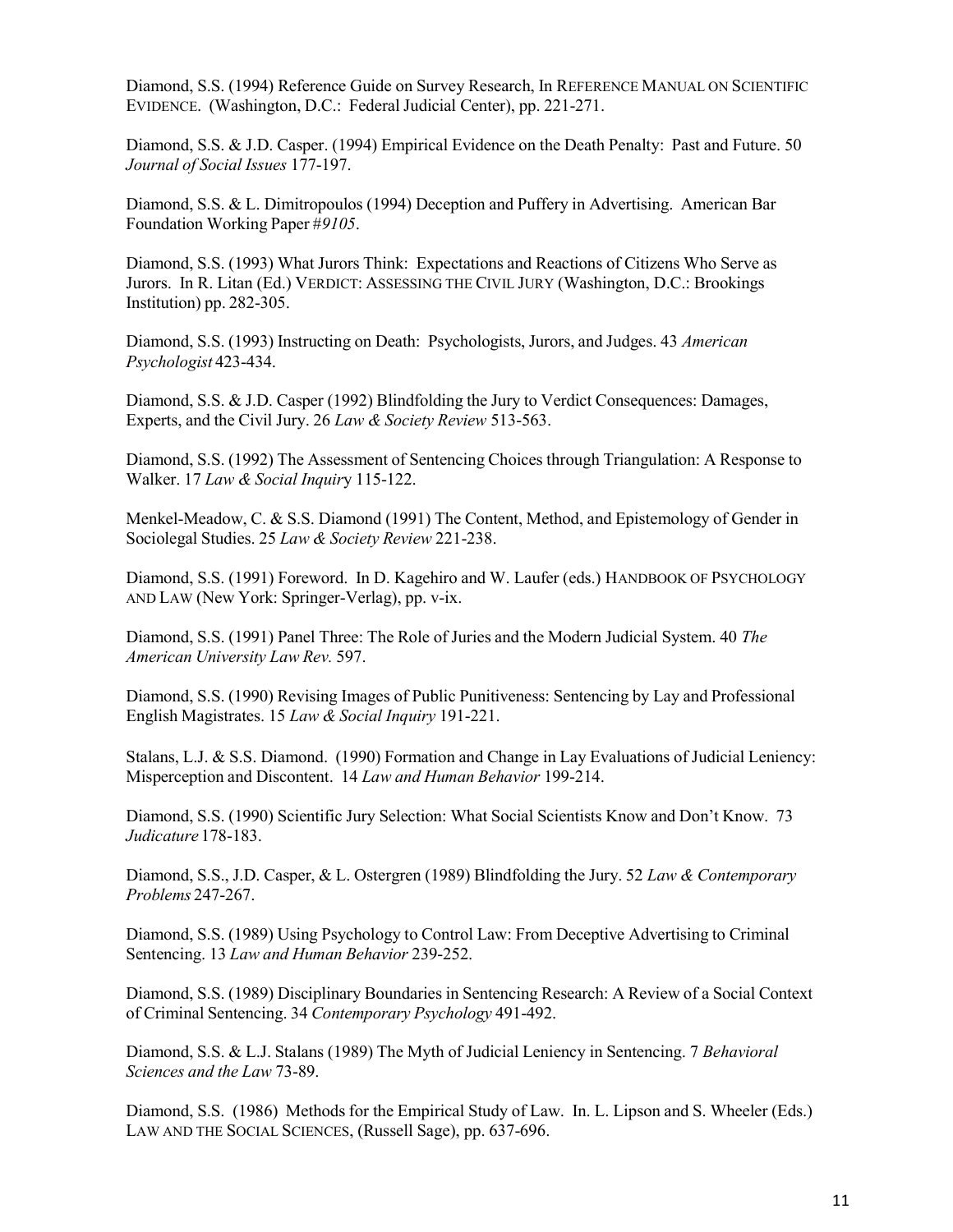Diamond, S.S. (1986) Psychology Goes to Court: A Review of Social Science in Law. 31 Contemporary Psychology 685-686.

Diamond, S.S. & H. Zeisel (1983) Jury Behavior. ENCYCLOPEDIA OF CRIME AND JUSTICE, (MacMillan). Pp. 927-932.

Diamond, S.S. (1983) Order in the Court: Consistency in Criminal Court Decisions. THE MASTER LECTURE SERIES, VOL. II: PSYCHOLOGY AND THE LAW. In C.T. Scheirer & B.L. Hammonds, (Eds.), (American Psychological Association), pp. 123-146.

Diamond. S.S. (1982) Growth and Maturation in Psychology and Law. 17 Law & Society Review 1-10.

Diamond, S.S. (1981) The Effects of Legal Change and their Detection: Some Recurring Obstacles. In L. Bickman (Ed.) Applied Social Psychology Annual 2, (Sage), pp. 139-164.

Diamond, S.S. & C.J. Herhold (1981) Understanding Criminal Sentencing: Views from Law and Social Psychology. In G.M. Stephenson & J. H. Davis (Eds.), PROGRESS IN APPLIED SOCIAL PSYCHOLOGY, (John Wiley), pp. 67-102.

Diamond, S.S. (1981) Exploring Patterns in Sentence Disparity. In B. Sales (Ed.), PERSPECTIVES IN LAW AND PSYCHOLOGY: THE TRIAL PROCESS, (Plenum), pp. 387-411.

Diamond, S.S. (1980) Reactions to Quantitative Methods for Judging the Comparative Excessiveness of Death Sentences. In M.J. Saks & C.H. Baron (Eds.), THE USE/MISUSE/NONUSE OF APPLIED SOCIAL RESEARCH IN THE COURTS, (ABT Books).

Weiten, W. & S.S. Diamond (1979) A Critical Review of the Jury Simulation Paradigm: The Case of Defendant Characteristics. 3 Law and Human Behavior 71-93.

Diamond, S.S. (1979) Simulation: Does the Microscope Lens Distort? 3 Law and Human Behavior 1-4.

Diamond, S.S. & H. Zeisel (1978) Procedural Justice by John Thibaut and Laurens Walker. 6 Duke Law Journal 1289-1296 (book review).

Diamond, S.S. & D. Morton (1978) Empirical Landmarks in Social Psychology. 4 Personality and Social Psychology Bulletin 217-221.

Zeisel, H. & S.S. Diamond (1978) The Effect of Peremptory Challenges on Jury and Verdict. 30 Stanford Law Rev. 491-531.

Zeisel, H. & S.S. Diamond. (1977) Search for Sentencing Equity: Sentence Review in Massachusetts and Connecticut. 4 American Bar Foundation Research Journal 883-940.

Diamond, S.S., N. Clark & S. Balkin. (1977) Evaluation Designs for Two Community Rehabilitation Programs. Final Report to the Chicago Cook County Criminal Justice Commission and Illinois Law Enforcement Commission, August, 165 pages.

Mark, M., T.D. Cook & S.S. Diamond. (1976) Fourteen Years of Social Psychology: A Growing Commitment to Field Experimentation. 2 Personality and Social Psychology Bulletin 154-157.

Zeisel, H. & S.S. Diamond. (1976) The Jury Selection in the Mitchell-Stans Conspiracy Trial. 1 American Bar Foundation Research Journal 151-173.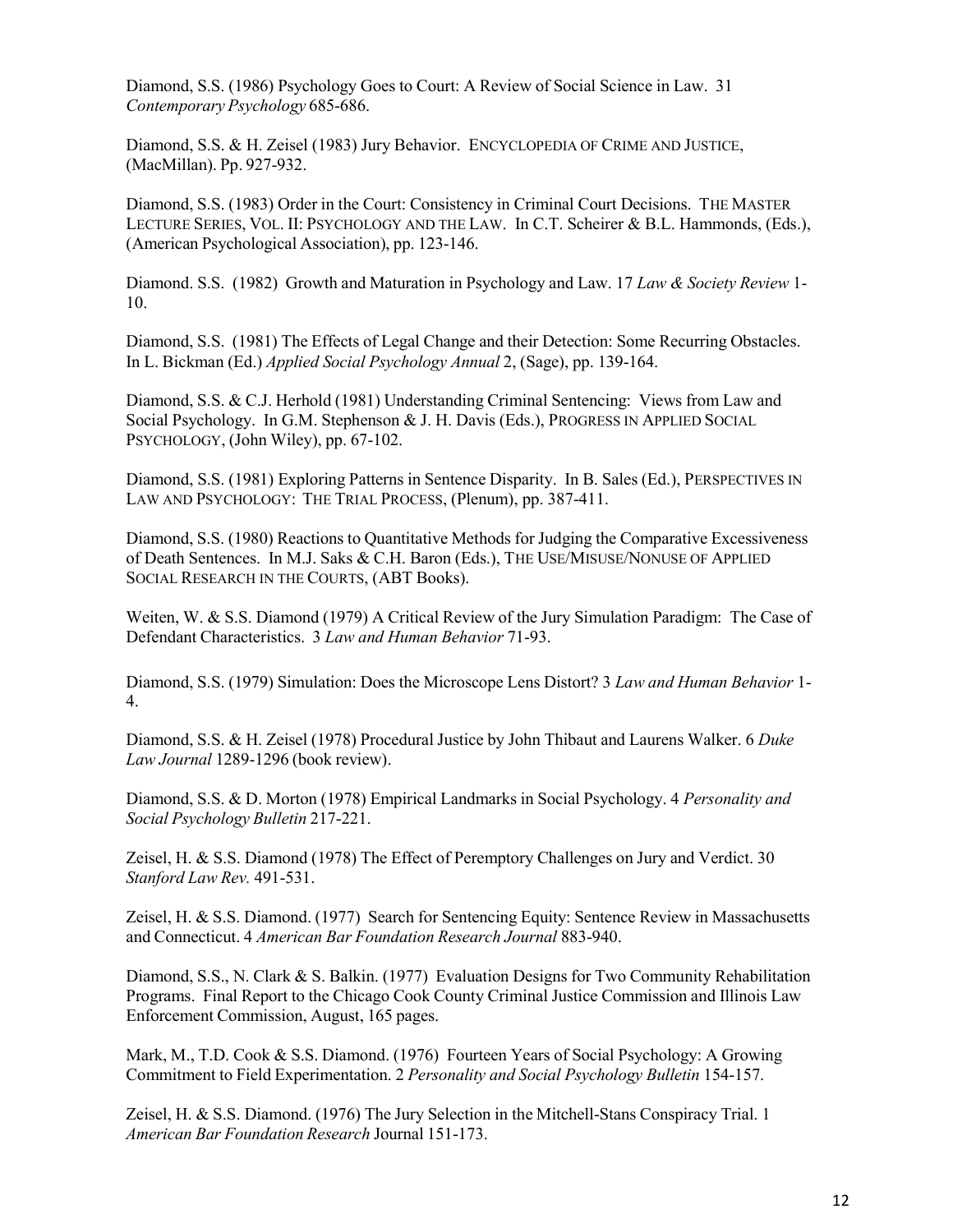Diamond, S.S. & H. Zeisel. (1975) Sentencing Councils: A Study of Sentence Disparity and its Reduction. 43 University of Chicago Law Review 109-149.

Diamond, S.S. & H. Zeisel. (1974) A Courtroom Experiment on Juror Selection and Decision-Making. 1 Personality and Social Psychology Bulletin 276-277.

Diamond, S.S. (1974) Hawthorne Effects: Another Look. Final Report to the Spencer Foundation.

Zeisel, H. & S.S. Diamond. (1974) "Convincing Empirical Evidence." 41 University of Chicago Law Review 281-295. (cited by U.S. Supreme Court in Ballew v. Georgia 435 U.S. 233 [1978])

Diamond, S.S. (1974) A Jury Experiment Reanalyzed. 7 University of Michigan Journal of Law Reform 520-532. (cited by U.S. Supreme Court in Ballew v. Georgia 435 U.S. 223 [1978])

# EDITED SPECIAL ISSUES:

Special Issue of *Daedalus*, 2018, Vol. 147 (4) (on Science & the Legal System) [co-editor Richard Lempert]

Special Issue of *Law & Society Review*, 1982, Vol. 17, No. 1 (on Psychology and Law).

Special Issue of Law and Human Behavior, 1979, Vol. 3, No. 1-2 (on Simulation Research on Law).

## INVITED LECTURES AND PRESENTATIONS (Selected)

Diamond, S.S. Jury Trials in Córdoba, the Rest of Argentina, and Around the World, U. of Córdoba Faculty of Law, Córdoba, Argentina (Dec. 11, 2019) El Palacio de Judicia; Auditorio del Centro, Córdoba, Argentina (for judiciary)

Diamond, S.S. Jurors and Judges, V Congreso Internacional de Juicio por Jurados, May, 2019 (Neuquén, Argentina)

Diamond, S.S. What the Legal System Can Offer Scientists and Engineers, Whole-Brain Leadership Series, McCormick School of Engineering, Northwestern University, May, 2019

Diamond, S.S. & V. Hans. Gender on the Argentine Jury, Law & Society Assoc., May, 2019 (Washington, DC)

 Diamond, S.S. Why 12, Why Unanimous, Why Final? El Jurado en America Latina, March, 2019 (Mendoza, Argentina)

Salerno, J., Diamond, S.S. (presenters) & Loquvam, S. The Disappearing Jury Trial, ABA Jury Commission, Las Vegas, NV (Jan. 2019).

Diamond, S.S. Jury Process: How Juries Bring Legitimacy to Legal Proceedings, Plant Lex Podcast (Jan, 2019) http://www.law.northwestern.edu/about/news/podcasts/

Diamond, S.S. (presenter) Science and the Legal System, American Bar Endowment meeting, Newport, CA, Nov, 2018)

 Diamond, S.S. (co-host & presenter), Panel on Science and the Legal System, American Academy of Arts & Sciences, National Press Club, October, 2018 (Washington, DC) Video of the program is available at: https://www.amacad.org/events/science-legal-system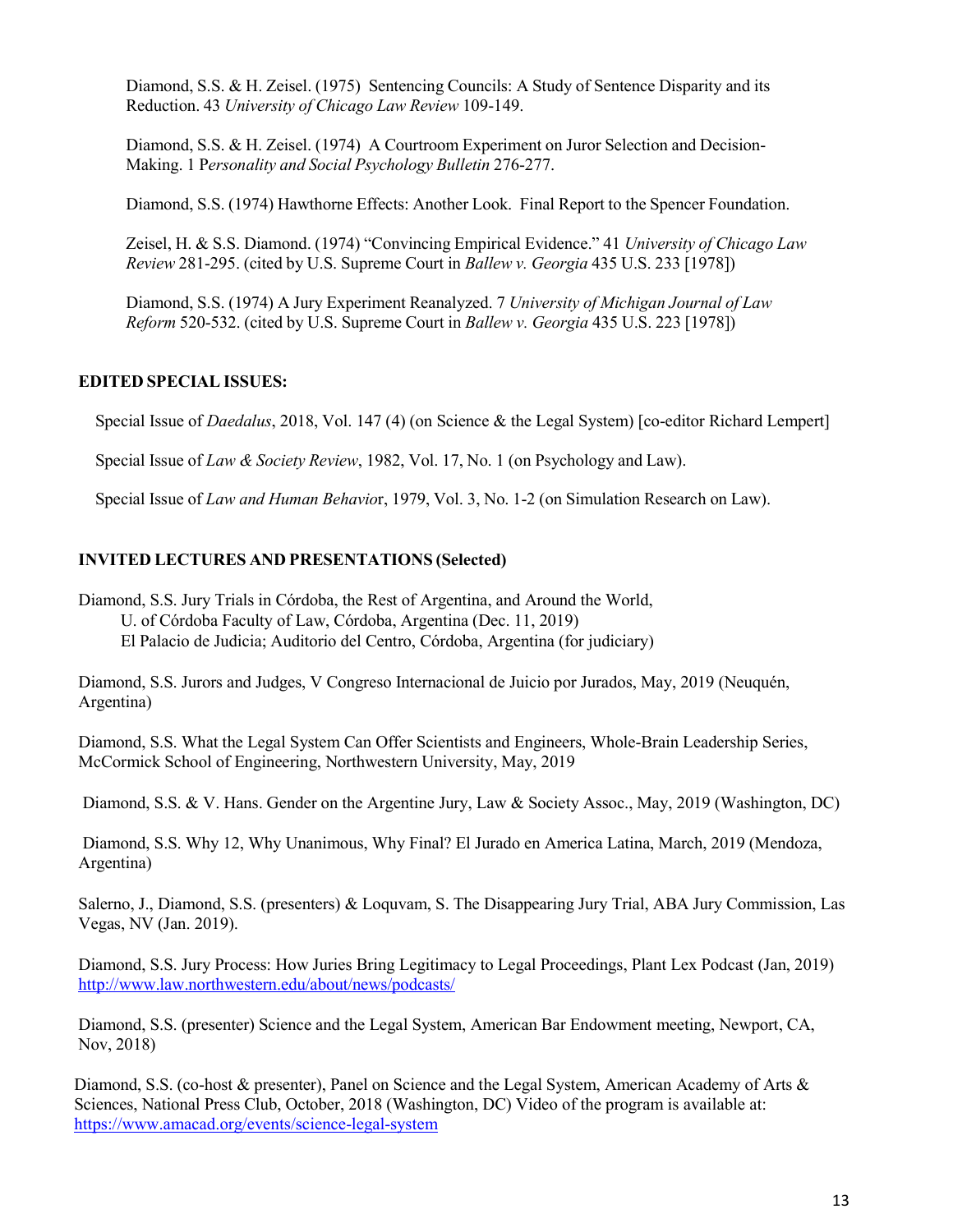Diamond, S.S. (presenter) Jury Instructions: Is anyone really listening? 6<sup>th</sup> Circuit Judicial Conference, May, 2018 (Nashville, TN).

Diamond, S.S. Workshop on Current Issues in Law and Psychological Science, U. of Virginia Law School, April, 2018 (Charlottesville, VA).

Diamond, S.S. & R.O. Lempert, Science and the Legal System: A Survey of Distinguished Scientists and Engineers, Conference on Empirical Legal Studies, Oct., 2017 (Ithaca, NY).

 Diamond S.S. How Juries Think and Behave: Empirical research from real jury deliberations, Fellows of the American Bar Foundation, August, 2017 (New York, NY).

Diamond, S.S., week of presentations on the jury in Argentina for judges, attorneys and legislators (funded by the U.S. Embassy) July-August, 2017

 Diamond, S.S. (presenter) & Mary R. Rose, Detecting Racial/Ethnic Bias in Jury Deliberations, Law & Society Assoc. meetings, June, 2017 (Mexico City, Mexico)

 Diamond, S.S. Real Jury Deliberations: Common Sense, Experts & Instructions, Delaware Superior Court Retreat, May, 2017 (Rehoboth Beach, NJ)

 Diamond, S.S. Real Jury Deliberations: Inside the Black Box, Denver Empirical Justice Institute University of Denver, Sturm College of Law, April, 2017 (Denver, CO) Wyoming Annual Meeting & Judicial Conference, Sept, 2017 (Cheyenne, WY)

Diamond, S.S. Appealing Jury Verdicts Judicial Yuan, April, 2017 (Taipei, Taiwan) Taipei University Sanxia, April, 2017 (Sanxia, Taiwan)

Diamond, S.S. Jury Reform National Cheng Kung University, April, 2017 (Tainan, Taiwan) Taipei University Taipei, April, 2017 (Taipei, Taiwan)

Diamond, S.S. & R.O. Lempert (presenters) When the Legal System Seeks Help from Scientists: Successes and Failures, AAAS, Feb, 2017 (Boston, MA)

Diamond, S.S. (presenter) Race and Jury Selection: Increasing Jury Representativeness, State and Federal Jury Representation Seminar for Judges, Feb, 2017 (Chicago, IL)

Diamond, S.S. (presenter) & M.R. Rose Judging Experts: What Real Juries Do U. of Texas Law School, Jan, 2017 (Austin, TX) Indiana University Law School, March, 2017 (Bloomington, IN)

Diamond, S.S. (presenter) Inside Real Jury Deliberations, Maricopa County Superior Court Judicial Conference, October, 2016 (Mesa, Arizona)

Diamond, S.S. & V. Hans (presenters) Jurors and Evidence, June 28, 2016 (Taller, Villa La Angostura, Argentina)

Diamond, S.S. (presenter) The Decisionmaking Process of the Jury, June 27, 2016 (Rosario, Santa Fe, Argentina)

Diamond, S.S. & V. Hans (presenters) Jury Instructions, June 24, 2016 (Taller, Villa La Angostura, Argentina)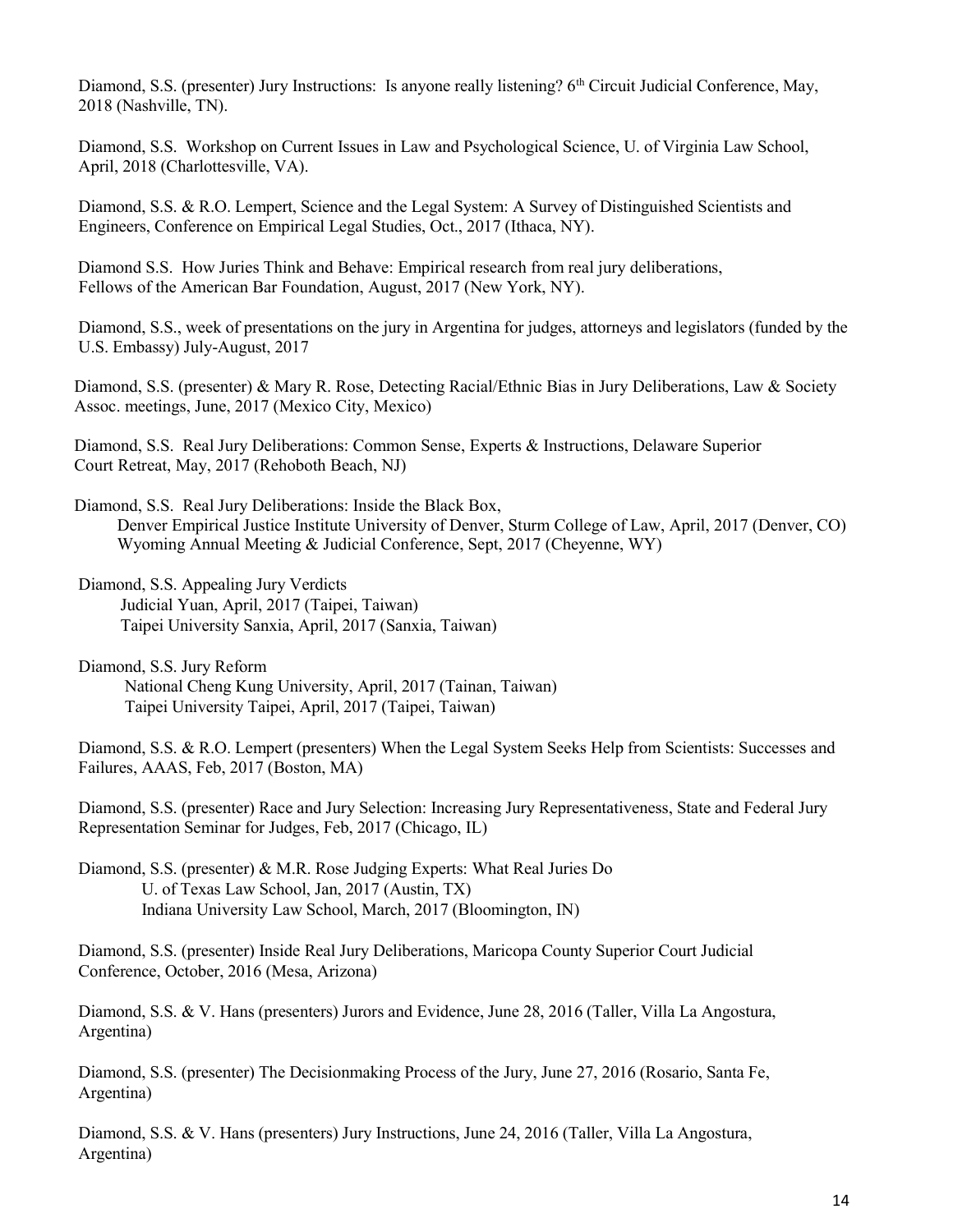Diamond, S.S. (presenter) Reels of Justice: Analyzing Real Jury Deliberations, Utah District Court Judges Conference, May, 2016 (Logan, UT)

Diamond, S.S. (presenter) Trademark Surveys in a New Technological Age, John Marshall Law School, 60<sup>th</sup> Annual Intellectual Property Law Conference, Feb, 2016 (Chicago)

Diamond, S.S. & J. Kaiser (presenters) Race and Jury Selection: The Pernicious Effects of Backstrikes, Howard University School of Law, Oct., 2015 (Wash., DC)

Diamond, S.S. (presenter) The Deliberations of Real Juries, University of Southern California Law School, Oct., 2015 (Los Angeles, CA)

Diamond, S.S. (presenter) Real Juries, "Reel" Justice: Jury Behavior & the Arizona Filming Project – What Trial and Appellate Judges Need to Know, National Judicial Institute & Conclave, Oct., 2015 (Chicago, IL).

Diamond, S.S. (presenter) Real Juries & Judicial Innovation: Arizona and the  $7<sup>th</sup>$  Circuit, New York University Law School, Sept., 2015 (New York, NY)

Diamond, S.S. (presenter) Unanimous Verdicts and Retrial, III International Congress of Trial by Jury, Legislature of the Province of Neuquén, May, 2015 (Neuquén, Argentina)

Diamond, S.S. (expert witness defending the jury) Mock Trial Commemorating the 800<sup>th</sup> anniversary of the Magna Carta, Joint Meeting of Chicago Inns of Court, April, 2015 (Chicago)

Diamond, S.S. (presenter) Psychology of the Decision-Making Process: Implications for International Arbitration, Chartered Institute of Arbitrators Centennial Conference, March, 2015 (Hong Kong)

Diamond, S.S. (presenter) Psychology in Empirical Scholarship on Law, Yonsei Unversity, March, 2015 (Seoul, Korea)

Diamond, S.S. (presenter) The Deliberations of Real Juries, Seoul National University, March, 2015 (Seoul, Korea)

Diamond, S.S. (presenter) The Decision-making Process of the Jury

II International Congress of Trial by Jury, Judicial Council of Buenos Aires, Nov., 2014 (Buenos Aires, Argentina)

Presentation for Judicial Council (Salta, Argentina)

Diamond, S.S. (presenter) Juries & Court-Martial Panels, U.S. Military Justice Review Group, Oct., 2014.

Diamond, S.S. (keynote speech) The Jury: A Look at Deliberations (co-authors M.R. Rose & B. Murphy), International Conference on Empirical Studies of Judicial System, Academia Sinica, Sept., 2014 (Taipei, Taiwan)

Diamond, S.S. (co-authors M.R. Rose & B. Murphy) Common Sense versus Bias on the Jury, Juries and Mixed Tribunals Across the Globe, Onati International Institute for the Sociology of Law, June, 2014 (Onati, Spain)

Diamond, S.S. (co-authors M.R. Rose & B. Murphy) Unpacking the Use of Common Sense on the Jury, Law and Society Assoc., May, 2014 (Minn., MN)

Diamond, S.S. (co-authors M.R. Rose & B. Murphy) The Fractured Boundary between Bias and Common Sense on the Jury, Bias and Law Conference, ABF Research Group on Legal Diversity, May, 2014 (Chicago, IL)

Diamond, S.S. (co-author D. Franklyn) The Secret Life of Trademark Surveys, Texas Law Review Symposium: Steps Toward Evidence-Based IP, Jan., 2014 (Austin, TX)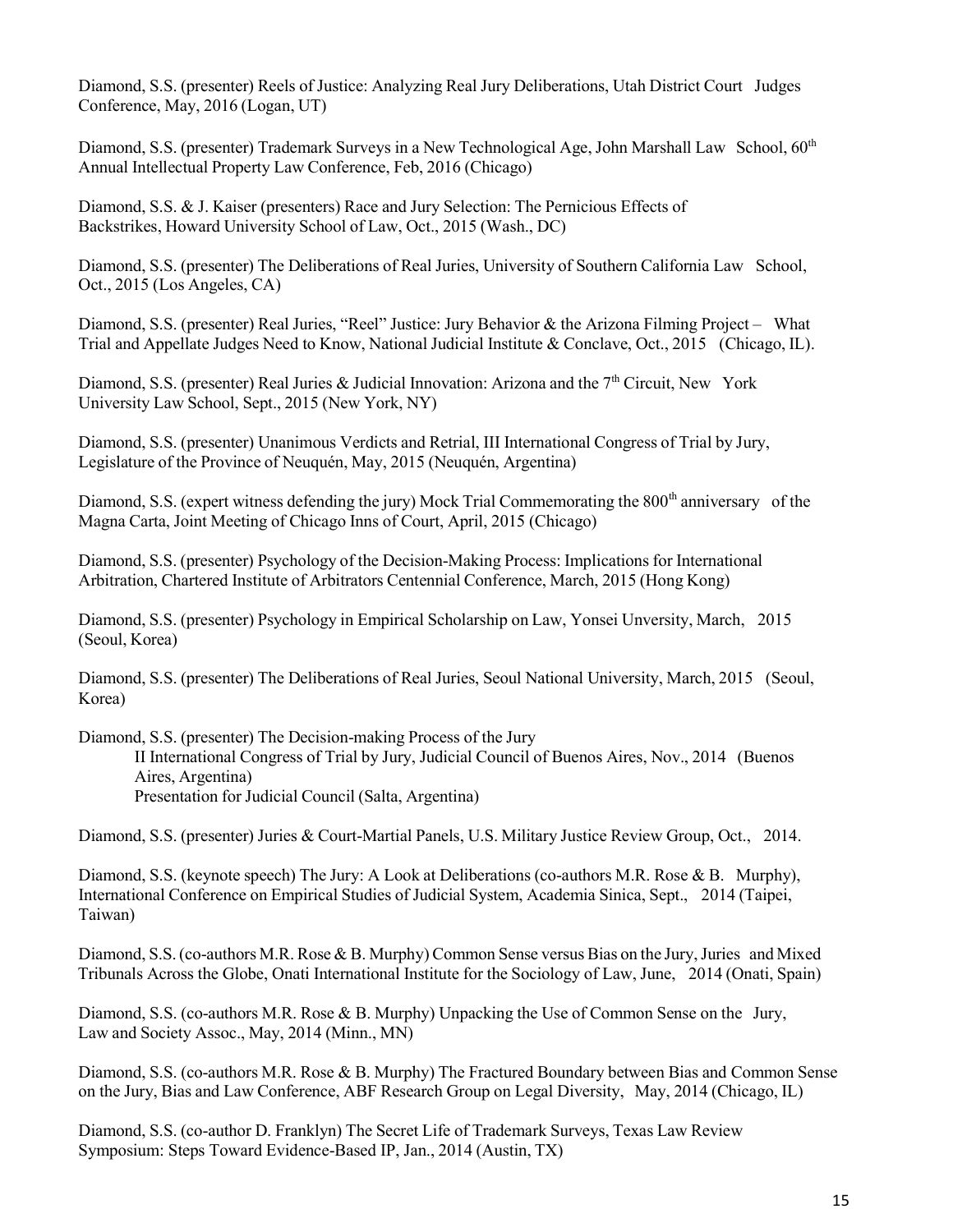Diamond, S.S. (presenter) Experiments, Quasi-Experiments, Surveys (and Sealing Wax) AALS Workshop on Mixed Methods, Jan., 2014 (NYC, NY)

Diamond, S.S. (presenter) The "Kettleful of Law": Implications for Eyewitness Testimony, National Academy of Sciences, Dec., 2013 (Washington, DC)

Diamond, S.S. (presenter) Trademark Surveys, Trademark Law and its Challenges, McCarthy Institute and Microsoft Corporation Symposium, Feb., 2013 (Los Angeles, CA)

Diamond, S.S. (co-authors M.R. Rose & B. Murphy) Embedded Experts on Real Juries, William & Mary Symposium on The Civil Jury as a Political Institution, Feb., 2013 (Williamsburg, VA)

Diamond, S.S. Jury Perceptions of American Corporations, Federation of Defense & Corporate Counsel, Sept., 2012 (Phil., PA)

Diamond, S.S. Decision-making by Jurors, Juries, and Judges, 2012 D.C. Circuit Judicial Conference, June, 2012 (Farmingham, PA).

Diamond, S.S. The Role of Professionals in Law Tribunals (organizer and presenter with R. Lempert) [other participants: M. Chen, Taiwan; E. Hendler, Argentina; K. Park, Korea; C. Rennig, Germany], Law & Society Assoc. Meetings, June, 2012 (Honolulu, HI)

Diamond, S.S. (co-authors B. Murphy & M.R. Rose) The "Kettleful of Law" in Real Jury Deliberations: Successes and Failures

Cornell Law School, April 2012

U. of California, Berkeley, Nov. 2010, Boalt Law School, Center for the Study of Law and Society Conference on Empirical Legal Studies, Nov. 2010, Yale Law School

Diamond, S.S. Thoughts on Total Justice, Carmen Tortora Lectures, Quinnipiac University School of Law, Sept., 2011 (Hamden, CT)

Diamond, S.S. (co-authors M.R. Rose & B. Murphy) The Real Civil Jury, Federation of Defense & Corporate Counsel (Plenary), Mar., 2011 (Indian Wells, CA)

Diamond, S.S. The Complexities of Common Sense on the Jury, Oregon Judicial Conference, Oct., 2010 (Portland, OR)

Diamond, S.S. Jurors and the Electronic Age, ABA Symposium on the Jury System, George Washington University Law School, Oct., 2010 (Wash., D.C.)

Diamond, S.S. (co-authors M.R. Rose, B. Murphy, & J. Meixner) Anchors and Set Asides on Real Juries, Judgment by the Numbers Workshop, Oct. 2010, Cornell U. Conference on Empirical Legal Studies, Nov. 2011, Northwestern U.

Diamond, S.S. Trademark Surveys (presenter), U. of Southern California Intellectual Property Institute, March, 2010 (Los Angeles, CA)

Diamond, S.S. Insights into Jury Deliberations, South Carolina American Board of Trial Attorneys, Masters in Trial Conference, Feb., 2010 (Columbia, SC)

Diamond, S.S. What We Say, What They Hear: What Every Chief Justice Should Know about Pattern Jury Instructions (presenter), Conference of Chief Justices, Feb., 2010 (St. Thomas, VI)

Diamond, S.S. Conducting a Fair and Efficient Trial (panel chair & presenter), 11<sup>th</sup> Circuit Judicial Workshop, Nov., 2009 (Ponte Vedra, FL)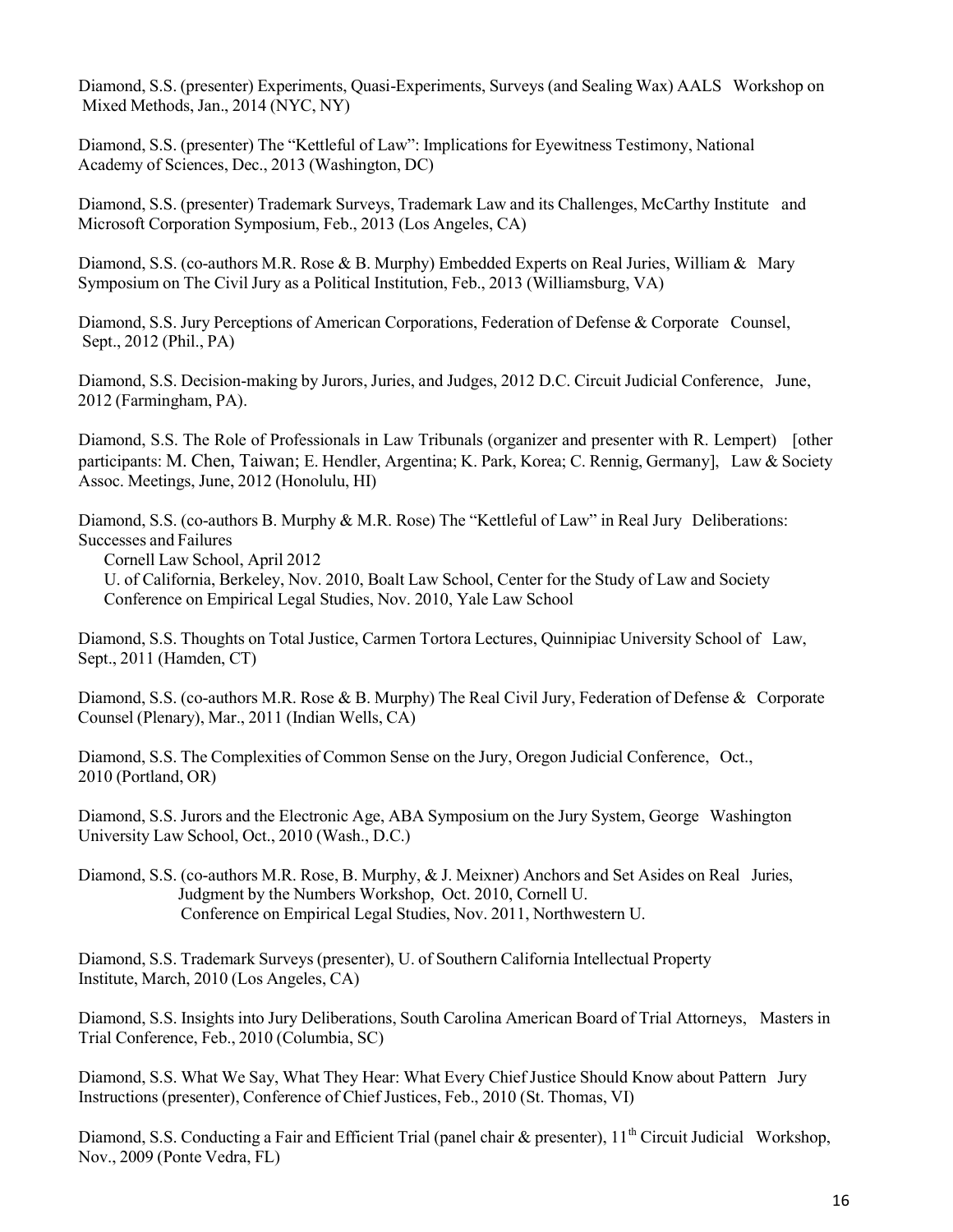Diamond, S.S. Do Juries Apply the Law? Yes and No, William H. Pedrick Speaker on Social Science & Legal Policy, Arizona State School of Law, March, 2009 (Tempe, AZ)

Diamond, S.S., keynote speaker, The Psychology of Juries: Does Gender Matter? St. Louis University School of Law, First 100 Years of Women Celebration, Oct., 2008 (St. Louis, MO)

Diamond, S.S. How Juries Decide, 8<sup>th</sup> Circuit Judicial Conference, August, 2008 (Chicago, IL)

Diamond, S.S. Inside the Jury Room, New York State 2008 Judicial Seminars, July, 2008 (Rye Brook, NY)

Diamond, S.S. How Juries Decide: System Challenges for Legal Guidance, AALS Evidence Workshop, June, 2008 (Cleveland, OH.)

Diamond, S.S., D. Peery, Hon. F. Dolan, & E. Dolan. The Effects of Voir Dire and Jury Size on the Composition of the Jury, June, 2008 (Montreal, Quebec)

Diamond, S.S. Jury Consultants as Statespersons: Doing Well by Doing Good, June, 2008 (Chicago, IL.)

Diamond, S.S. Embedded Experts on Real Juries, Boston U. Faculty Workshop, Feb., 2008 (Boston, MA.)

Diamond, S.S. How Juries Decide Cases, ABA Young Lawyers, Feb., 2008 (Los Angeles, CA.)

Diamond, S.S. Juries: In the Courtroom and During Deliberations, American College of Trial Attorneys, Nov., 2007 (Denver, CO.)

Nadler, J. & S.S. Diamond, Eminent Domain and the Psychology of Property Rights, Nov., 2007 (NY, NY.).

Diamond, S.S. Expansion and Contraction with the TDRA, Santa Clara Law School, Oct., 2007 (Santa Clara, CA.)

Diamond, S.S. The State of the Art of Survey Evidence (presenter), International Trademark Assoc. 2007 (Chicago, IL.)

Diamond, S.S. Jury Reaction to Experts in the Courtroom: Who Do You Trust? Midwest American Academy of Psychiatry and the Law, April, 2007 (Chicago, IL.)

Diamond, S.S. Science for Judges IX: Research on Juries, Brooklyn Law School, April, 2007 (NY, NY).

Diamond, S.S. (The Fellows Research Seminar) How Civil Juries Really Decide Cases: Lesson from an empirical study of actual jury deliberations, ABA Midyear Meeting, Feb., 2007 (Miami, FL.).

Diamond, S.S. Embedded Experts on the Jury, Faculty Workshop, Villanova law School (Feb., 2007 (Philadelphia, PA)

Diamond, S.S. Jury Reform, 9<sup>th</sup> Circuit Judicial Conference, July, 2006 (moderator/presenter) (Huntington Beach, Ca.)

Diamond, S.S., M.R. Rose, A. Krebel, & B. Murphy. Presiding Jurors: Selection and Performance, Law & Society Assoc., July, 2006 (Baltimore, Maryland)

Rose, M.R., S.S. Diamond, & B. Murphy, Participation in Jury Deliberations, Law & Society Assoc., July, 2006 (Baltimore, Maryland)

Diamond, S.S. Lessons on Lineups: What Attorneys (and Psychologists) Need to Know, AALS Workshop on Criminal Law and Procedure, June, 2006 (Vancouver, BC)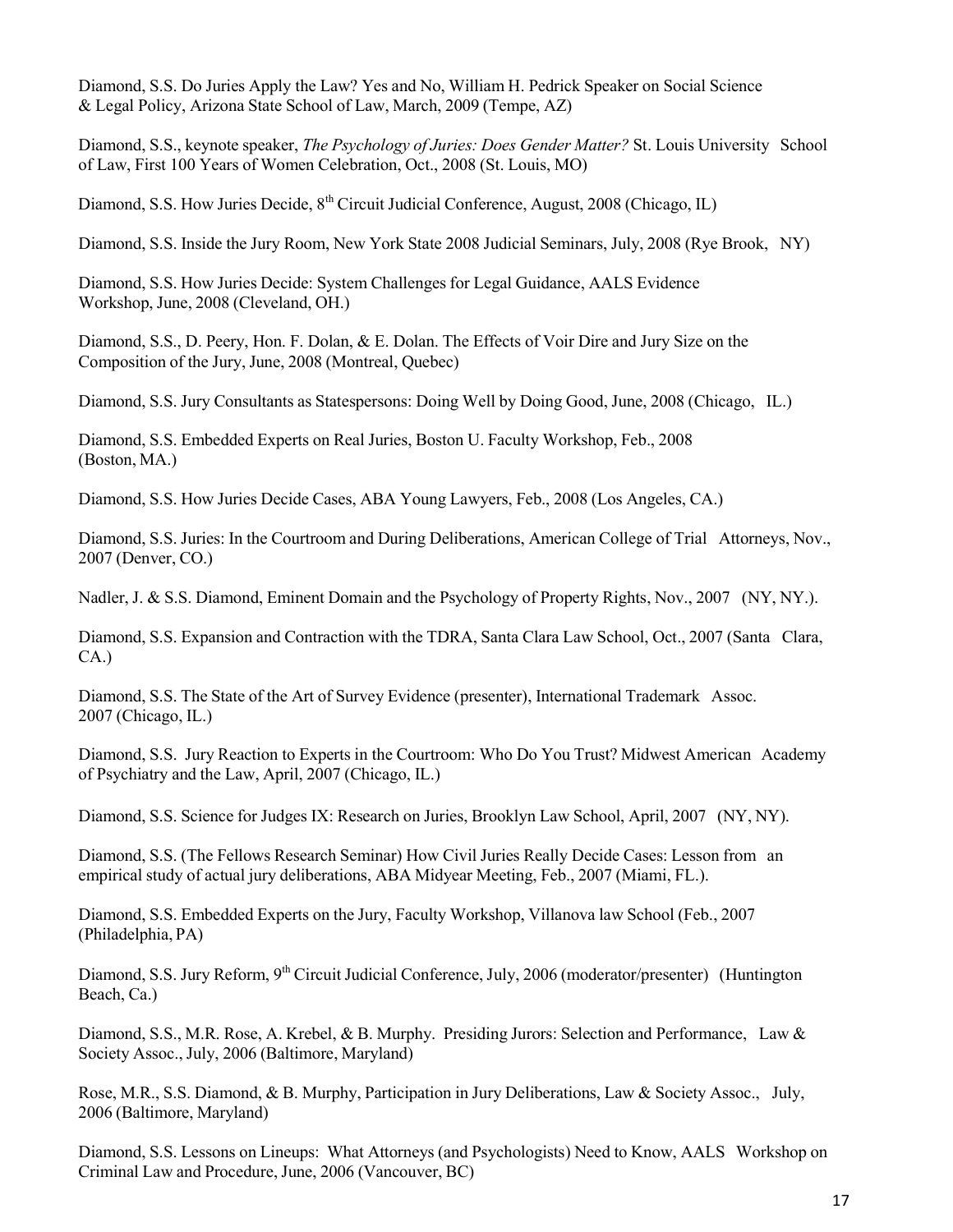Diamond, S.S. Juror Questions in the  $7<sup>th</sup>$  Circuit American Jury Project,  $7<sup>th</sup>$  Circuit Bar Assoc. and Judicial Conference of the  $7<sup>th</sup>$  Circuit, May, 2006 (Chicago, IL)

Diamond, S.S. The Lure and Limits of Experimental Studies on the Law, American Assoc. of Law Schools, Jan., 2006 (Washington, DC)

Diamond, S.S. Jury Innovations: Lessons from Arizona,

National Association of Women Judges, October, 2005 (Houston) Arizona CLE-by the Sea, July, 2005 (San Diego)

Rose, M.R., S.S. Diamond, & M.A. Musick, Who Gets to be a Juror? An Analysis of Prevalence in the Multi-Stage Process of Jury Selection, Empirical Legal Studies Conference, Cornell U. Law School, October, 2005 (Ithaca, NY)

Diamond, S.S. & M.R. Rose, The Unanimity Rule in Jury Trials American Assoc. of Law Schools, Jan., 2006 (Washington, DC) Law & Society Assoc, May, 2005 (Las Vegas) Loyola U. Law School, March 2005 (Chicago, IL)

Diamond, S.S. Juror Questions: Answers from the Arizona Filming Project, U. of Denver Law School, October, 2004 (Denver, CO)

Diamond, S.S. DNA in the Legal System, Gene(sis) Symposium, Mary & Leigh Block Museum of Art, October, 2004 (Evanston, IL)

Diamond, S.S. What Studies of Jury Deliberations Tell Us, Northwestern U. School of Law, July, 2004 (Chicago, IL)

Diamond, S.S. Jury Perceptions of Experts and Expert Testimony, Science in the Courtroom for the 21<sup>st</sup> Century, DePaul University, May 2004 (Chicago, IL.).

Diamond, S.S. Crossing Boundaries: Interdisciplinary Work in Law Schools, U. of Puerto Rico Law School 90th Anniversary Lecture, March, 2004 (San Juan, PR)

Diamond, S.S. Competence of Jurors and Jury Reform, Kyoto University, January, 2004 (Kyoto, Japan)

Diamond, S.S. & J. Bina, Supply Side Explanation for Vanishing Trials, Symposium on the Vanishing Trial, ABA Section on Litigation, December, 2003 (San Francisco, CA)

Diamond, S.S. (1) The 21<sup>st</sup> Century Jury: Change and Innovation, (2) Jury Instructions: Do They Matter? Illinois Advanced Judicial Academy, June, 2003 (Champaign, IL)

Diamond, S.S. Screening Proprietary Drug Names for Similarities: Research Design and Questionnaire Structure, FDA-Pharma Workshop, June, 2003 (Washington, DC)

Diamond, S.S. The Interface of Survey Research and the Legal System, American Association of Public Opinion Researchers, May, 2003 (Nashville, TN.)

Diamond, S.S. Studying Real Juries: The Case of Experts, Georgetown University Law Center, April, 2003 (Washington, DC)

Diamond, S.S. Analyzing Actual Jury Deliberations: Expert Witnesses and Juror Experts, U. of Virginia Law School, March, 2003 (Charlottesville, VA)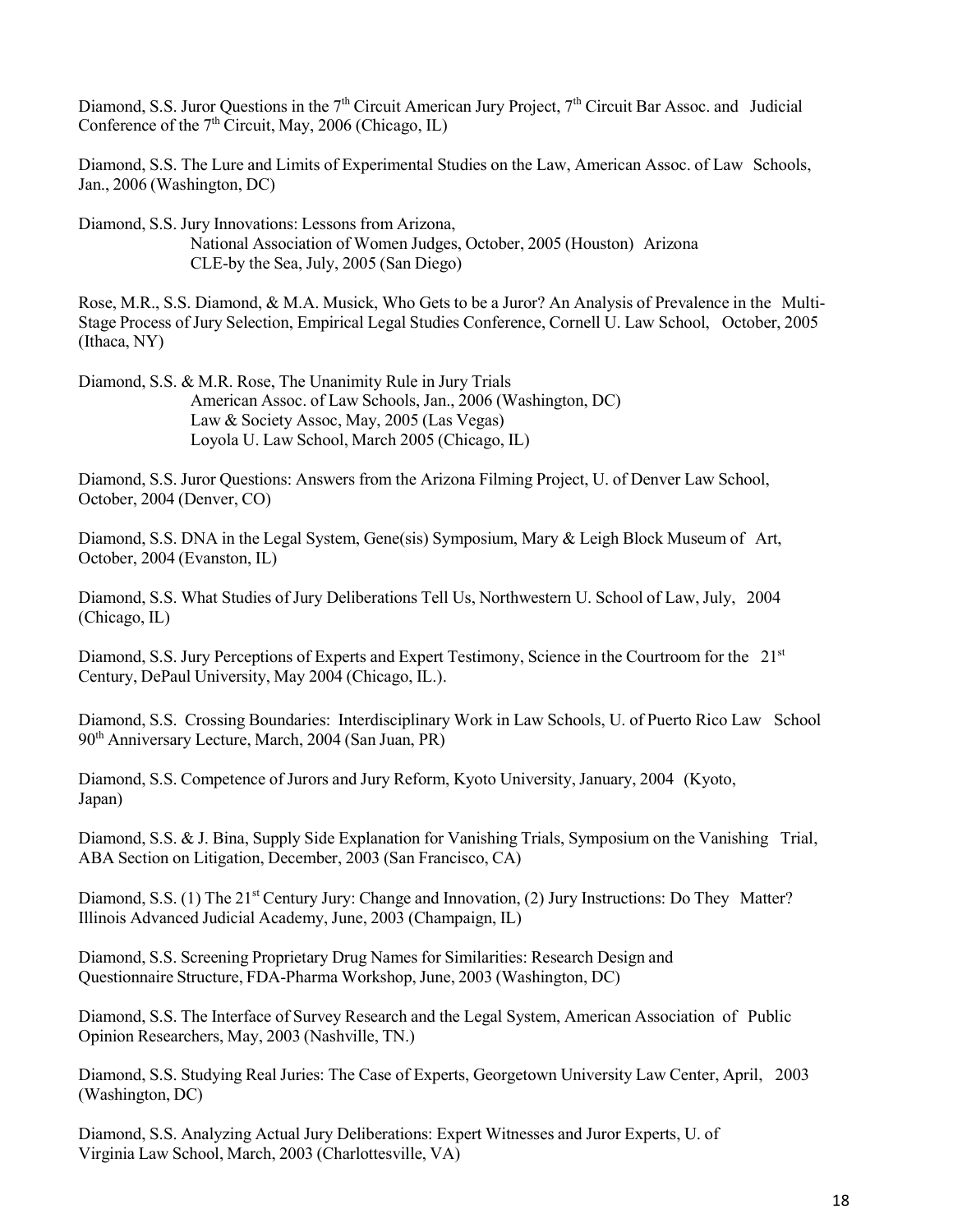Diamond, S.S. et al. Jury Innovations and Insights, Third Circuit Judicial Conference, November, 2002 (St. Thomas, VI)

Diamond, S.S., et al. Jury Talk About Experts During Jury Deliberations, National Conference on Science and Law, National Institute of Justice, October, 2002 (Miami, FL)

Diamond, S.S. The Psychology of Dispute Resolution, Invited Plenary Address, International Commercial Arbitration Association, May, 2002 (London, England)

Diamond, S.S. Consumer Surveys: Is There an Unbiased Survey? (panel member), Lexis/Nexis Advanced Trademark Strategies, April, 2002 (Chicago, IL)

Diamond, S.S. Deliberations and Verdicts, In. S.S. Diamond & N. Vidmar (co-chairs): The Impact of Juror Discussion During Trial: The Arizona Jury Project, March 2002 (Austin, TX)

Diamond, S.S. Juries and the Adversary System (panel member), Law and Truth, Federalist Society Symposium, March 2002 (New Haven, CN)

Diamond, S.S. Regarding Juries, Invited Address, U. of Michigan Institute for Social Research Psychology and Law Lecture, November, 2001 (Ann Arbor, MI)

Diamond, S.S. Understanding Juries: Myths and Realities, Invited Address, Claremont McKenna Atheneaum Lecture Series, November, 2001 (Claremont, CA)

Diamond, S.S. Listening to the Jury: An Experiment in Tucson, Institute for Policy Research, Northwestern U., October, 2001 (Chicago, IL)

Diamond, S.S. Rules of Evidence and Jury Control: Does 'Blindfolding' Work? ABF Fellows Lecture, June, 2001 (Chicago, IL)

Diamond, S.S. The Jury: Myth and Reality, Wiesinger Lecture, University of Illinois at Chicago, April, 2001 (Chicago, IL)

Diamond, S.S. How Juries React to Scientific Evidence, Sam Sheppard Conference, Cleveland- Marshall School of Law, April, 2001 (Cleveland, OH)

Diamond, S.S. Understanding the Science of Survey Research, New Directions in Expert Testimony: Scientific, Technical, and Other Specialized of Evidence, ALI-ABA, May, 2000 (Boston); April, 2001 (San Francisco).

Diamond, S.S. Empirical Fish in Legal Waters: Sharks, Dolphins & Plankton, University of Illinois College of Law Symposium, Empirical and Experimental Studies of Law, April, 2000 (Urbana- Champaign, IL)

Diamond, S.S. What Jurors Say, Fellows of the American Bar Foundation Annual Meeting, February, 2000 (Dallas, TX)

Diamond, S.S. Expanding Horizons in Psychology and Law, Invited Plenary, First Joint Meeting of the American Psychology-Law Society and the European Association of Psychology & Law, July, 1999 (Trinity College, Dublin, Ireland)

Diamond, S.S. The Impact of Lay Participation on the Judge in the Criminal Trial, Conference of Lay Participation in the Criminal Trial in the 21<sup>st</sup> Century, ISISC, May, 1999 (Siracusa, Italy).

Diamond, S.S. Anticipating Juror Errors in Response Quantitative Evidence, National Conference on Science and the Law, sponsored by the National Institute of Justice and others, April, 1999 (San Diego, CA.)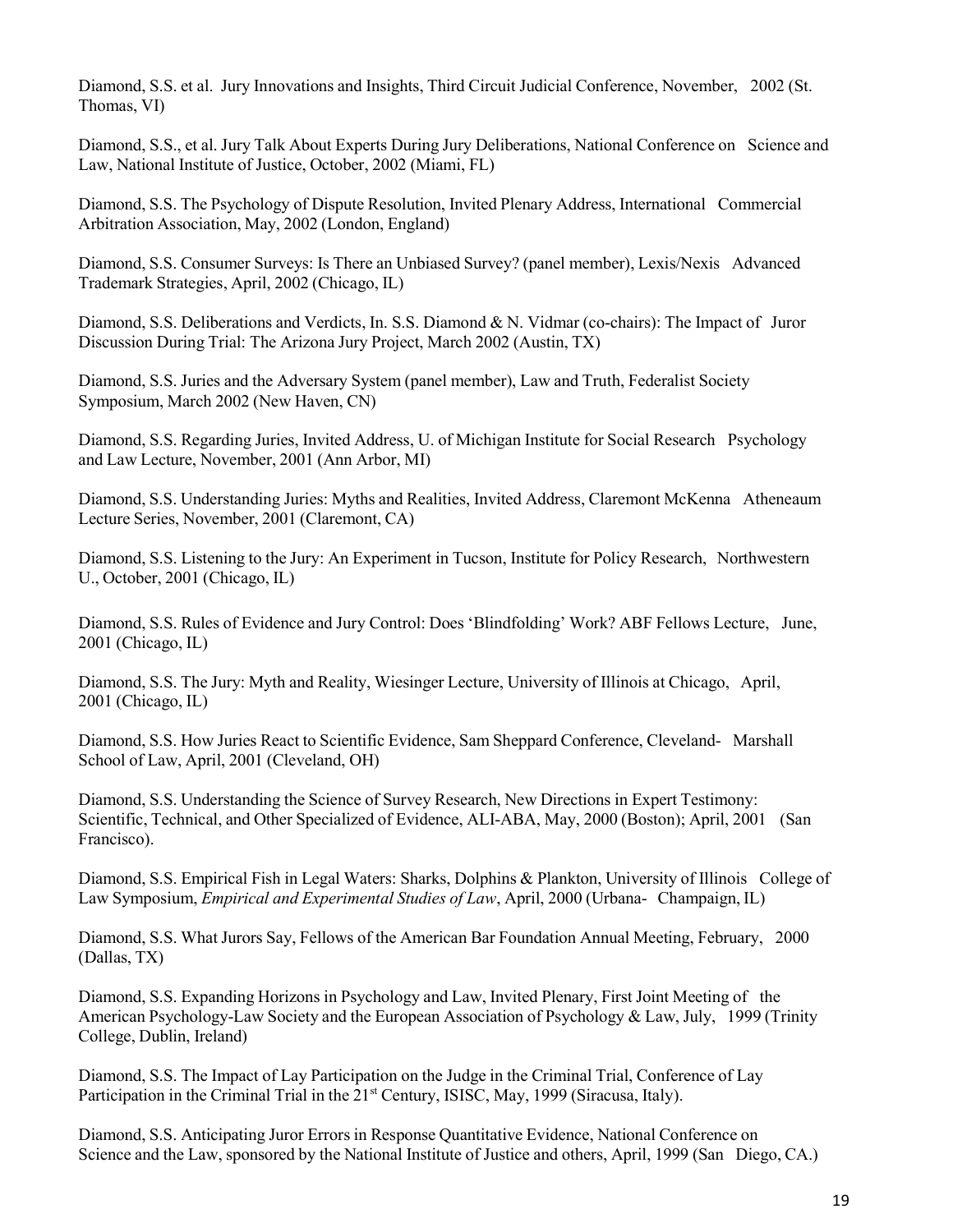Diamond, S.S. Influencing Juror Damage Awards, Social Psychologists of Chicago Annual Meeting, March, 1999 (Chicago, IL.).

Diamond, S.S. Juries, Markey-Wigmore Inn of Court, February, 1999 (Chicago, IL).

Diamond, S.S. Predicting Juror Damage Awards, Clifford Symposium on the Civil Jury, DePaul University, April, 1998 (Chicago, IL.).

Diamond, S.S., J. Schklar, T. Harris, T. Lavery, X. Mei, & N. Schnopp-Wyatt. Judicial Reactions to Expert Testimony. American Psychology-Law Society, March, 1998 (Redondo Beach, CA.).

Schmidt, E. & S.S. Diamond. Controlling the Jury by Structuring the Jury's Task. American Psychology-Law Society, March, 1998 (Redondo Beach, CA.).

Ellis, L. & S.S. Diamond. Laypersons' Perceptions of Verdicts Rendered by Racially Homogeneous or Heterogeneous Juries. American Psychology-Law Society, March, 1998 (Redondo Beach, CA.).

Diamond, S.S. How Juries Do What They Do: Do We Really Want to Know? First Circuit Judicial Conference, (Panel Member), September, 1997.

Diamond, S.S. The Influence of Experts. Northwestern University Law School, August, 1997.

Diamond, S.S. Cornell U. Law School, March, 1997 (symposium on juries).

Diamond, S.S., Harris, T.E., Lavery, T.A., McKinney, L.C., Schklar, J., Schnopp-Wyatt, N. & Xiao, M. The Experiences of Scientific Experts in the Legal System. In S.S. Diamond & J. Schklar (Chairs), Symposium on Decisions about scientific evidence: Forensic scientists, expert witness, and laypersons, American Psychological Association, August, 1997.

Diamond, S.S., Schklar, J., & Casper, J.D. Sources of Error and Opportunities for Correction in Responses to Scientific Evidence. In S.S. Diamond & J. Schklar (Chairs), Symposium on Decisions about scientific evidence: Forensic scientists, expert witness, and laypersons, American Psychological Association, August, 1997.

Diamond, S.S. Evaluating Expert Evidence: A Test of Jurors, Experts, and the Legal System, Georgetown U. Law School, November, 1996.

Diamond, S.S. Measuring the Effects on Juries of Punitive Damage Reforms, Conference on the Future of Punitive Damages, Institute for Legal Studies, U. of Wisconsin Law School, Oct., 1996

Diamond, S.S. Roundtable on the use of surveys in courts (Chairperson), American Statistical Association, August, 1996 (Chicago)

Diamond, S.S., J.D. Casper, A-M. Marshall, & J. Schklar. Deliberative Processes and Democratic Decisionmaking: Listening to the Jury. Law & Society Assoc., July, 1996 (Glasgow)

Diamond, S.S. (with L. Dimitropoulos, S. Landsman, & M. Saks). The Paradoxical Effects of Bifurcating Punitive Damages. American Psychology-Law Society, March, 1996 (Hilton Head, NC)

Diamond, S.S. The Conflict Between Evidence and Values in Legal Decisions. Intra-American Congress of Psychology, July, 1995 (San Juan, P.R.).

Diamond, S.S. & J. Casper. The Clash Between Evidence and Laypersons' Values. Law & Society Assoc., June 1995 (Toronto, Canada)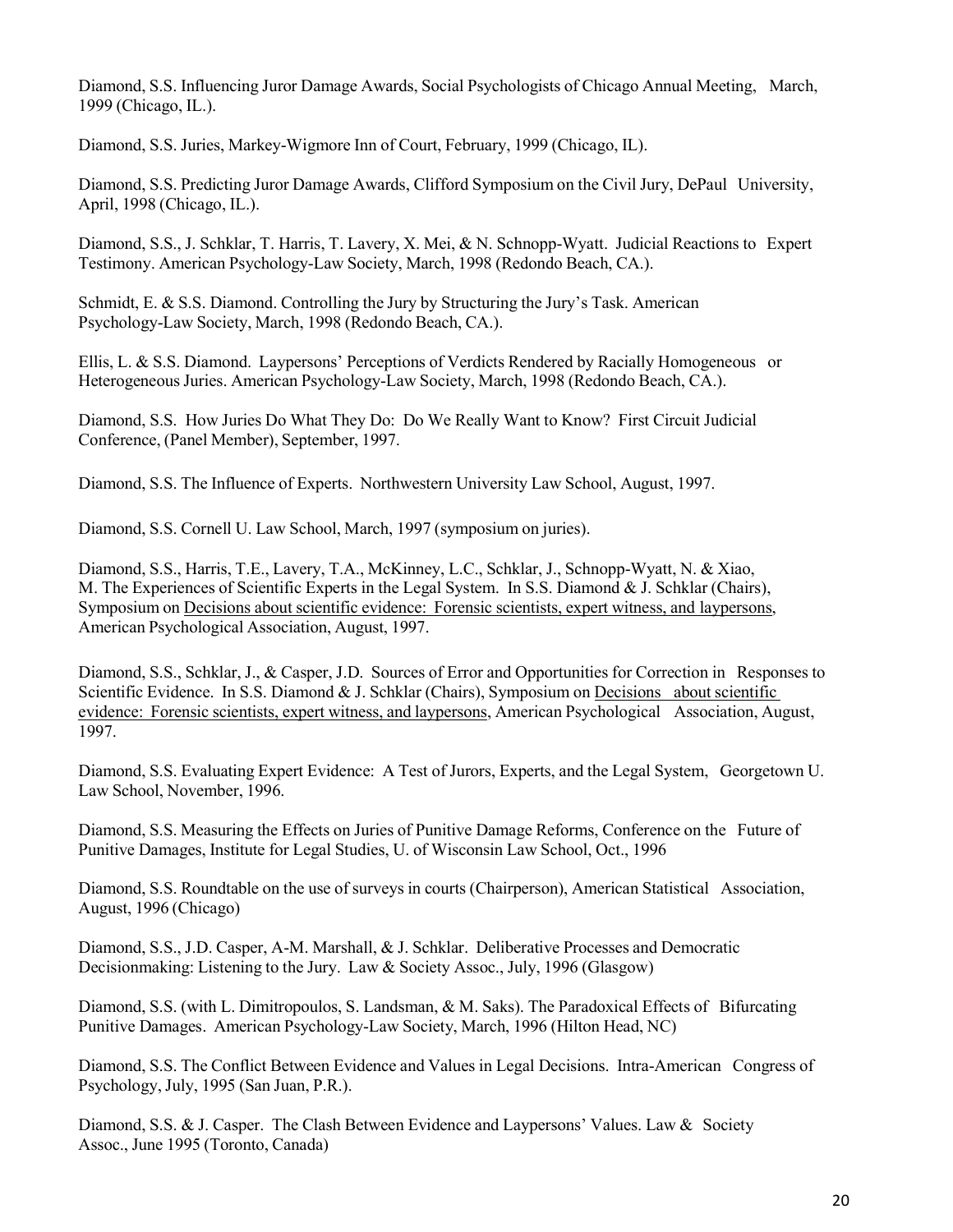Diamond, S.S. Modifying Juror Understanding in Death Penalty Decisions, Am. Assoc. of Law Schools, January, 1995 (New Orleans, LA)

Diamond, S.S. Judges and Legal Decisionmaking, U of La Laguna, December, 1994 (Tenerife, Canary Islands)

Diamond, S.S., J.D. Casper, J.D., & C. Heiert. Reactions to Attorneys at Trial, Law & Society Association, June, 1994 (Phoenix, AZ)

Diamond, S.S. Three Tales of Research Revelation, DePaul U. Law School, April, 1994 (Chicago)

Diamond, S.S. & J.D. Casper, Listening to Jurors, American Psychology-Law Society Meetings, March, 1994 (Santa Fe, NM)

Diamond, S.S. Scientists and Charlatans: Juror Responses to Expert Witness, U. of Chicago Law School, February, 1994 (Chicago)

Diamond, S.S. The Challenges of Sociolegal Research, Oxford University Celebration of 21 Years of Research at the Centre for Socio-Legal Studies, December, 1993 (Oxford)

Diamond, S.S. Deadly Costs of Jury Sentencing, U. of Toronto, November, 1993 (Toronto)

Casper, J.D. & S.S. Diamond, Estimating Damages and Predicting Violence: The Influence of Experts in the Courtroom, Law & Society Association, May, 1993 (Chicago) and Centre for Urban Affairs, Northwestern U., April, 1993 (Chicago)

Diamond, S.S. Instructions on Death: Psychologists, Jurors, and Judges, American Psychological Association, August, 1992 (Washington, D.C.)

Diamond, S.S. Failure of Frame: Public Opinion Polls and the Thomas Confirmation, Law and Society Association, May, 1992 (Philadelphia)

Diamond, S.S. Transforming Citizens into Jurors, Midwest Psych. Assoc., May, 1992 (Chicago)

Diamond, S.S. & J.D. Casper. Blindfolding the Jury to Verdict Consequences: Damages, Experts, and the Civil Jury, Law and Society Association, June, 1991 (Amsterdam)

Diamond, S.S. Use of Psychology in Trial Advocacy. Northwestern Law School Trial Advocacy Conference, October, 1990 (Chicago)

Diamond, S.S. Measuring Deceptive Advertising, U. of Iowa Law School, April, 1989 (Iowa City)

Diamond, S.S. Recognizing and Regulating Deceptive Advertising, Federal Judicial Center, March, 1989 (Washington, DC)

Stalans, L.J. & S.S. Diamond. Biased Recall Effects in Lay Perceptions of Judicial Leniency in Sentencing, American Society of Criminology, November, 1988 (Chicago)

Diamond, S.S. Decisions about Deceptive Advertising, Law and Society Association, June, 1987 (Washington, D.C.)

Diamond, S.S. & J. Alfini. The Jury, Conversations from Wingspread (John Calloway, Interviewer), August, 1984 (Racine, Wisconsin)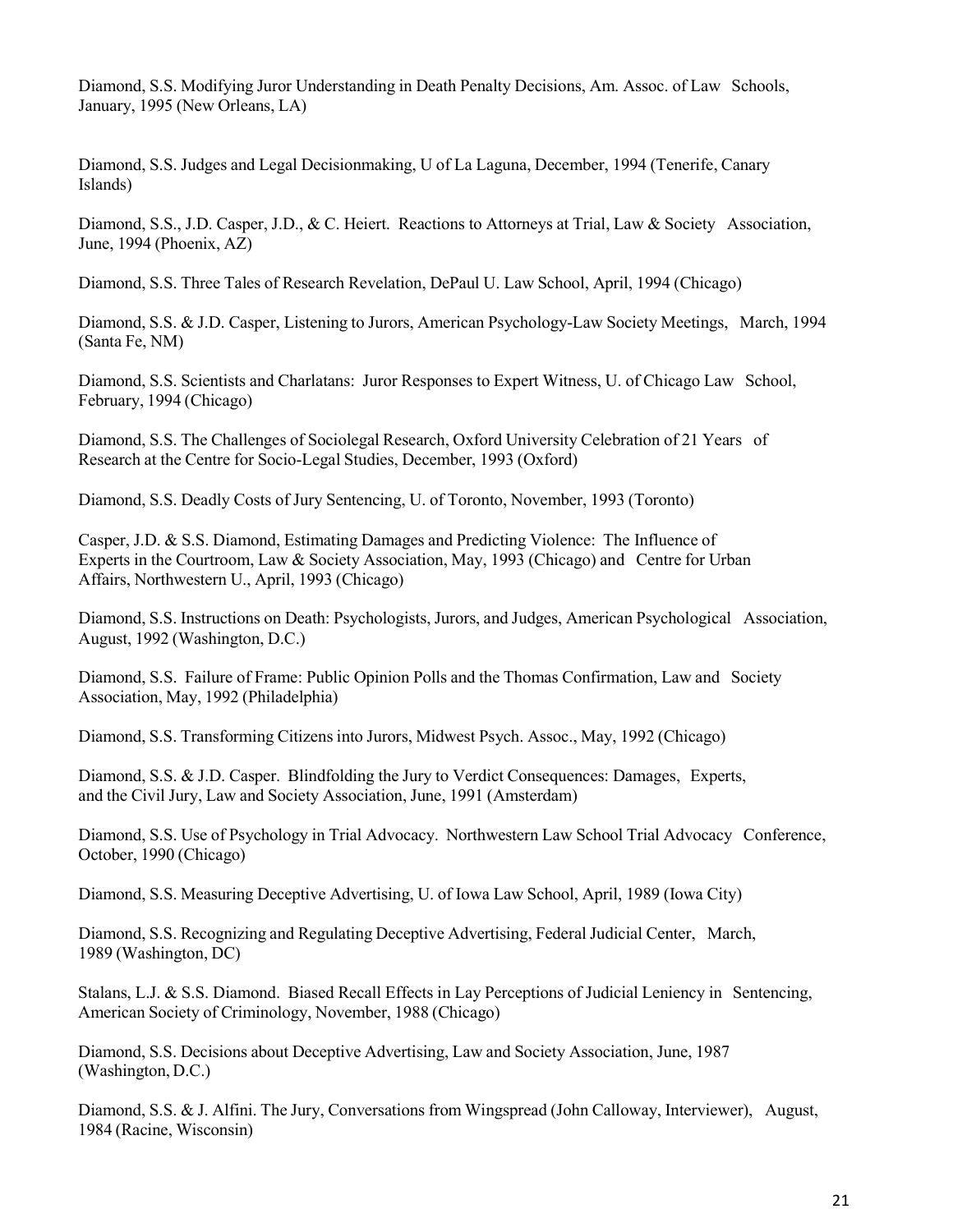Diamond, S.S. American Marketing Association, Chicago, 1987 (Advertising Litigation Developments)

Diamond, S.S. Conference on Discretion in Legal Contexts, directed by Oxford Centre for Socio-legal Studies, London, 1987 (Legal Decisionmaking: A Perspective from Psychology)

Diamond, S.S. John Jay School of Criminal Justice, New York, May, 1986 (Experiments with Judges)

Diamond, S.S. Seminar Series for Illinois Judges on Sentencing Choices (faculty member-lecturer) March, 1984 (Decatur, IL); May, 1984 (Rockford, IL); November, 1984 (Springfield, IL)

Diamond, S.S. American Psychological Association, Washington, D.C., 1982 (Master Lecture: Order in the Court)

Diamond, S.S. American Psychology-Law Society, Boston, 1981 (Lawyers and Laymen as Judicial Decisionmakers)

Diamond, S.S. British Society of Criminology, London, England (The Problem of Predictability in Criminal Adjudication)

Diamond, S.S. Cambridge University Institute of Criminology, England, 1981 (Producing a Jury: Representativeness, Bias, and Capacity)

Diamond, S.S. Loyola Symposium on Social Problems: Law and Justice, Chicago, 1979 (The Effects of Legal Change and their Detection: Some Recurring Obstacles).

Diamond, S.S. LEAA Conference on Juror Utilization, Alexandria, Virginia, 1978 (Jury Research)

Diamond, S.S. Defense of Prisoners Committee of the Chicago Bar Association, 1976 (Reducing Sentence Disparity).

Diamond, S.S. Conference of Illinois Public Defenders, Zion, Illinois, 1976; Champaign, Illinois, 1979 (Jury Selection and Behavior)

Diamond, S.S. Conference on Jury Selection and Management at the Indiana Judicial Center, Indiana Judicial Center, Indianapolis, 1976 (The Six-Member Jury)

Diamond, S.S. Illinois Bar Association Convention, Chicago, 1975 (jury size)

# CONSULTING FOR GOVERNMENTAL AND PUBLIC INTEREST GROUPS (Selected):

Special Advisor, ABA Commission on the American Jury, 2012-present (including Symposium on the Optimal Jury Trial: co-chairs, Shari S. Diamond & Chief Judge James Holderman, Oct. 4-5, 2012)

Committee Member, Seventh Circuit, Pattern Criminal Jury Instructions Committee, 2008-2012 (2012-present: continuing member of standing committee)

Committee Member, Law & Society Assoc. Executive Office Selection, 2010-2011

Executive Committee, Seventh Circuit American Jury Project Commission, 2005-2008 (Final Report available at

http://www.7thcircuitbar.org/associations/1507/files/7th%20Circuit%20American%20Jury%20Project %20Final%20Report.pdf)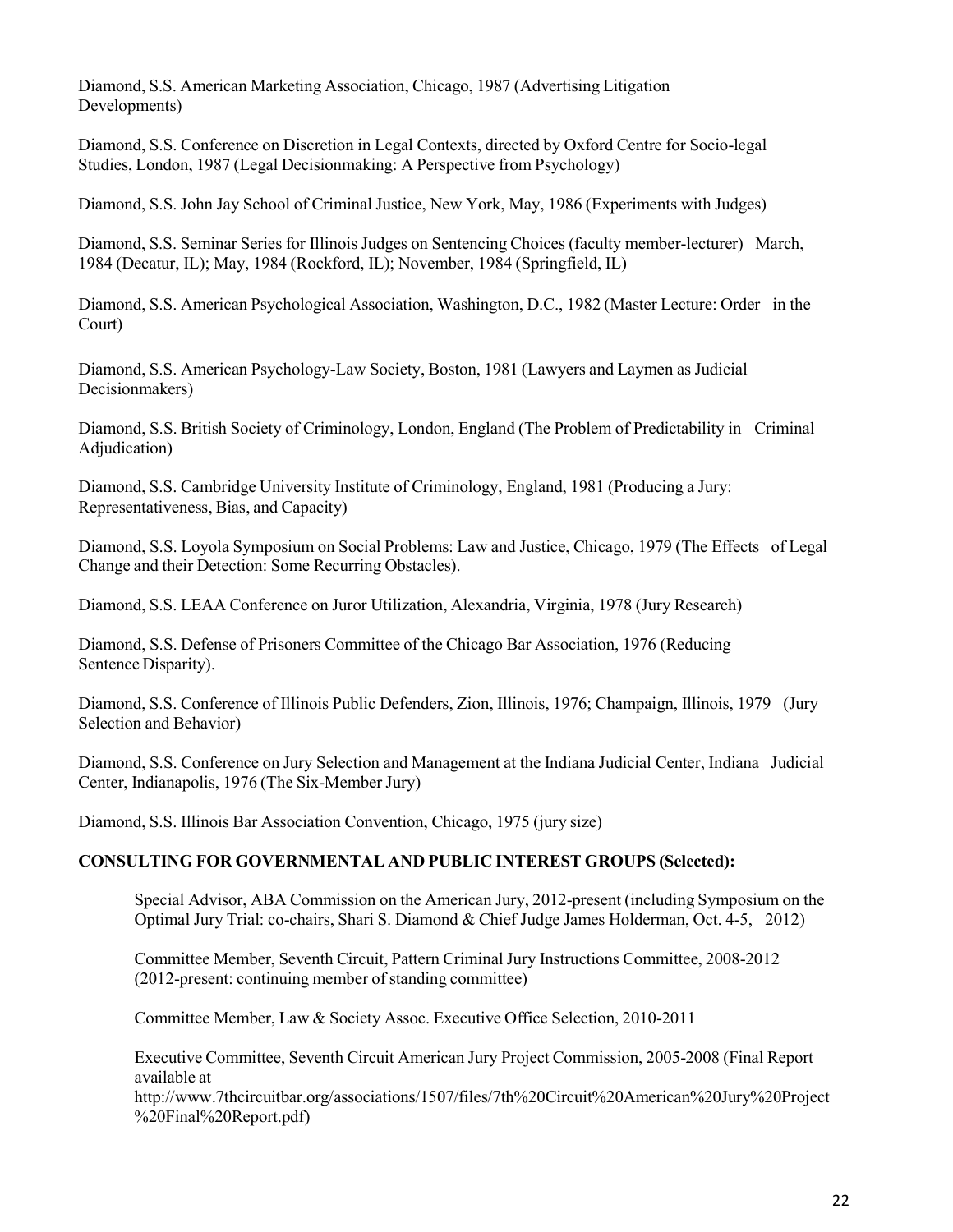Member, AAAS/ABA National Conference of Lawyer and Scientists (NCLS), 2005-2009 (co-chair for AAAS: 2007-2009)

Member, American Jury Project, 2004-2005 (task: writing set of proposed ABA Principles for Juries and Jury Trials; Principles were adopted 2/14/05)

Chairperson, Program Review Committee, Master's in Judicial Studies program for sitting judges, U. of Nevada, 2004

Advisory Committee Member, National Science Foundation, Advisory Committee for Social, Behavioral, & Economic Sciences, 2002-2007

 Faculty Member, Course for Judges on Judging Science, Duke Law School, 1994, 1995, 1996, 1997, 1998, 2000, 2001, 2002

Advisory Committee Member, AJS Jury Center, American Judicature Society, 2001-2008

 Speaker, Juries and Complex Expert Testimony, National Conference on DNA for Public Defenders, May, 2001 (Chicago)

Consultant, Jury Summit 2001, New York State Unified Court System and National Center for State Courts, 2001

Grants Sub-committee Member, Law School Admissions Council, 2000-2004

Advisory Committee Member, Jury Deliberations, American Judicature Society, 1998-1999.

Committee Member, Permitting Jurors to Discuss Evidence During Trials, National Center for State Courts, 1996-1999

Advisory Council Member, Juror Stress, National Center for State Courts, 1995-1998

Advisory Committee Member, Innovations in Jury Procedures, National Center for State Courts, 1995-1997

Consultant, Third Circuit Task Force on Equal Treatment in the Courts, 1995.

Lecturer, Federal District Court Judges' Conference, Boston, 1995 (Surveys).

Faculty Member, Washington State Judicial Conference, 1994 (Jury Instructions).

Panel Member, Council for Court Excellence, 10<sup>th</sup> Anniversary, 1992.

Panel Member, Seventh Circuit Judicial Conference, 1990.

Research Advisory Panel Member, U.S. Sentencing Commission, 1987-1991.

Consultant for Illinois Judiciary, 1987 (designed survey Illinois judge on jury selection procedures).

Panel Member for review of Law and Social Sciences Program of National Science Foundation, 1985.

National Research Council, Planning meeting on Validity of Field Polygraph Research, FBI Academy, (Quantico, VA, 1984).